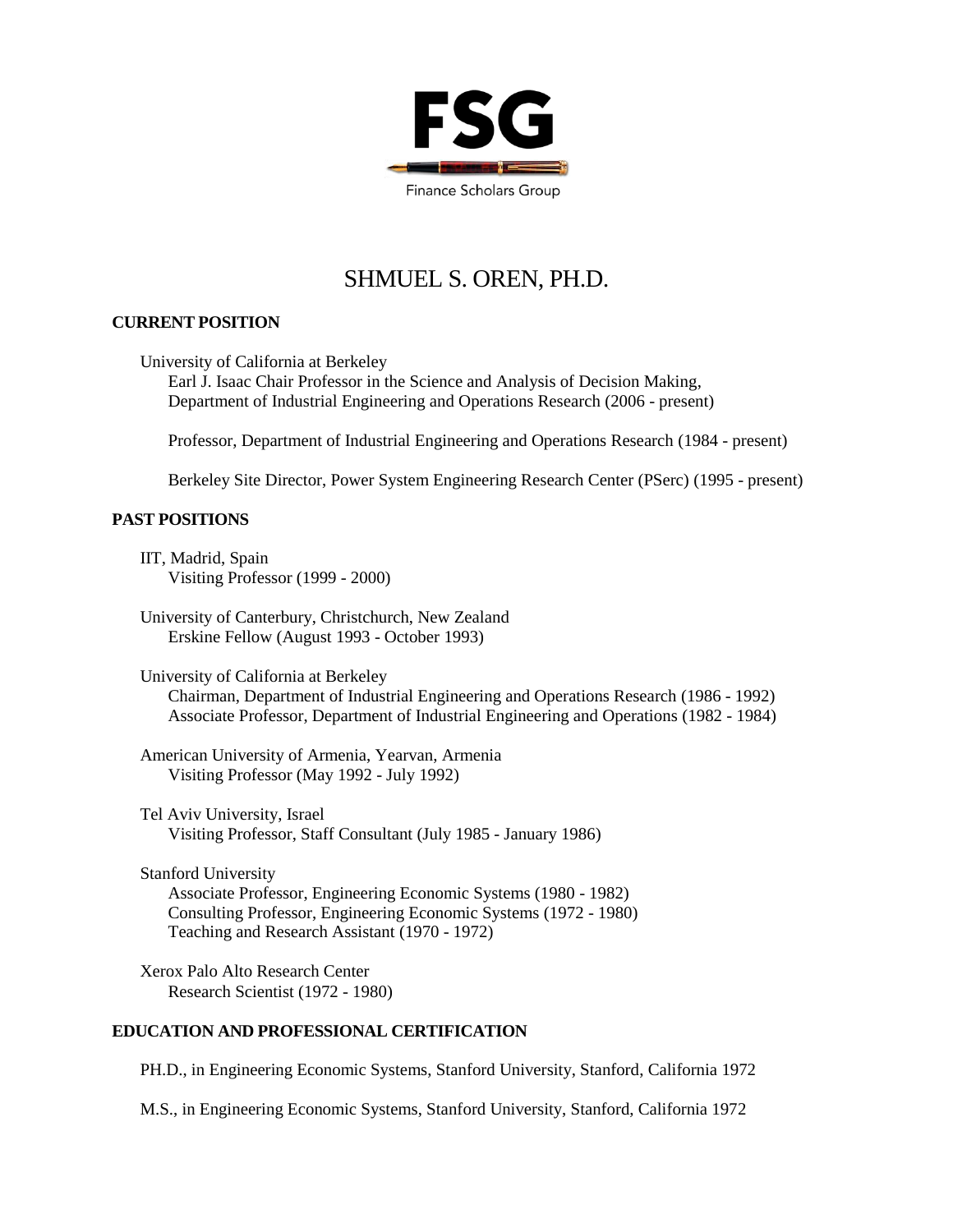

M.Sc. in Materials Engineering, Technion University, Israel, 1969

B.Sc. in Mechanical Engineering (Summa Cum Laude), Technion University, Israel, 1965

# **INDUSTRY EXPERIENCE**

California Public Utility Commission - Consultant to the Energy Division on issue related to generation adequacy and capacity markets. Participated in stakeholders workshops and preparation of CPUC Energy Division white paper. (2006 - present)

Public Utility Commission of Texas - Senior adviser to the Market Oversight Division, reviewing market protocols and proposed reforms for transition to a nodal market. Testify on a regular basis before the Commission and speak at technical conferences. (2001 - present)

ISO-New England - Evaluated the implication of the forward capacity market (FCM) rules on market monitoring. Preparation of Market Mitigation Assessment report (with Robert Wilson) (2007)

ECOLGEN Colombia - Evaluated the regulator's proposal for a firm energy auction. (2007)

Korean Power Exchange (KPX) - Invited keynote speaker at workshop on demand response. (2007)

EPRI/EDF - Review of generation adequacy approaches with implication for Europe. (2006 - 2007

Korean Power Exchange (KPX) - Invited keynote speaker at a workshop on generation adequacy and capacity markets. (2006)

FERC - Invited panelist in technical workshop on the subject of Long-TermTransmission Rights. (2005)

CPUC - Invited speaker at CPUC workshop on Capacity Mechanisms. (2005)

EPRI - Co-author of study on risk management and generation adequacy assurance in restructured electricity markets. (2004)

EPRI - Consulted on electricity market design initiatives. (1995 - 2004)

EPRI - Co-authored study on integration of markets and systems operation. (2004)

Peruvian Electricity Regulator (OSINERG) - Prepared (in affiliation with LECG in 2003) an evaluation and recommendation report on proposed generation market reforms in Peru. (2003)

California Independent System Operator (CAISO) - Served as independent reviewer of the CRR study performed by the CAISO. (2003)

Pacific Corp - Served as expert witness representing Pacific Corp in litigation before FERC to overturn long-term contracts signed during the California energy crisis. As part of direct testimony preparation, reviewed the contracts that were signed and conducted calculation to price out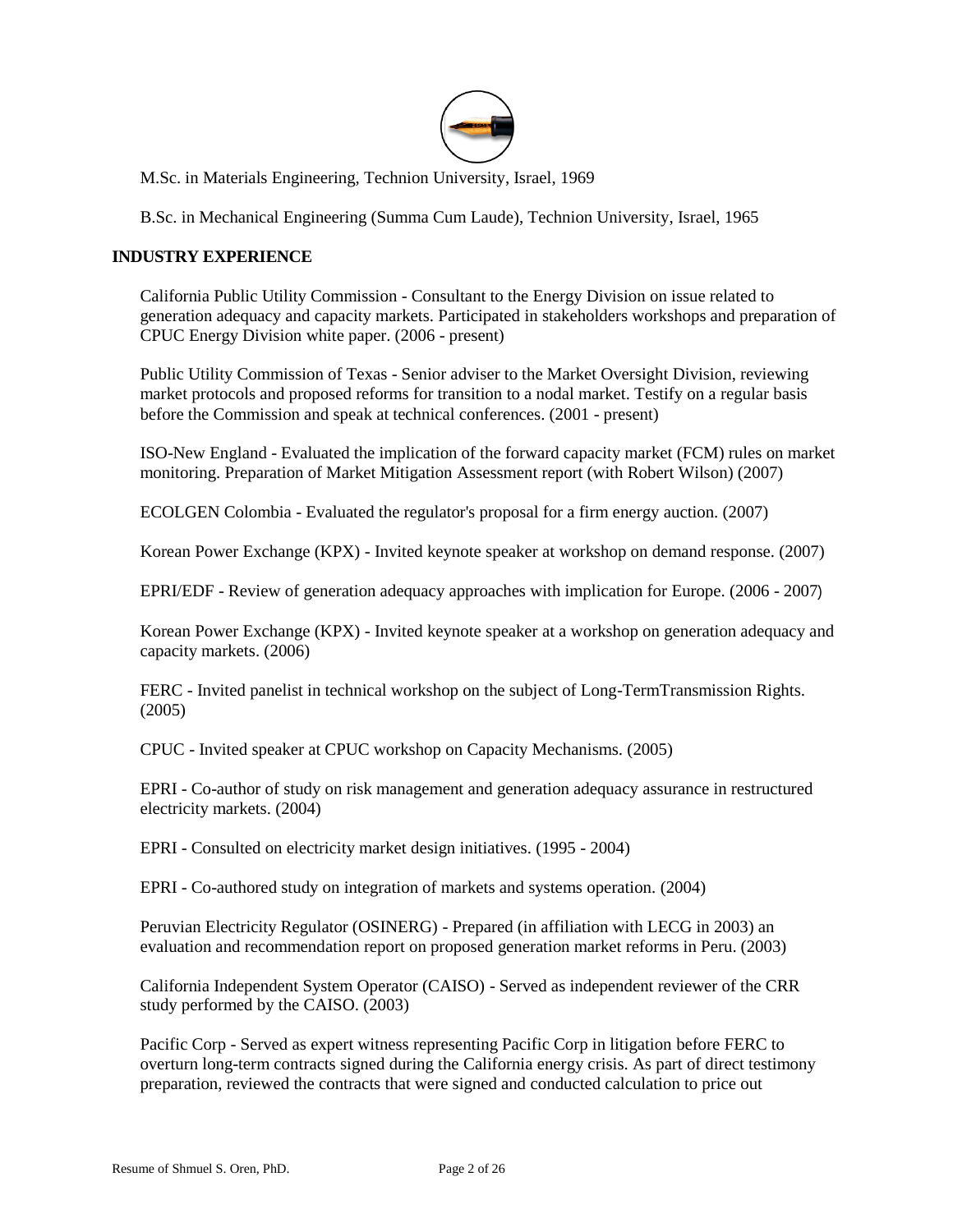

the lost-option value resulting from the FERC-imposed cap after the contracts were signed. (Dockets EL02-80- 001-002, EL02-81- 001-002,EL02-82- 001-002, EL02-83 -001-002, Pacific Corp vs. Reliant, Morgan Stanley, Williams, El Paso.), (2002)

National Grid Company USA - Co-authored a white paper (in affiliation with Analysis Group Economics) about the implication of the ERC SMD on transmission investment incentives. (2002)

DOE - Member of task force on National Electricity Grid Study and co-author of two (out of the six) white papers included in the study on systems operations and on transmission business models. (2002)

Kyushu Electric Company - Japan - Co-authored (under contract to EPRI) a review of electricity markets reforms around the world and implications for Japan. (2002)

Polish System Operator - Participated (under contract to EPRI) in evaluation of the Polish electricity market reform. (2001 - 2002)

Alberta Energy Utility Board (EUB) - Served as independent reviewer of a comprehensive evaluation, commissioned by the EUB, of the Alberta electricity market structure. (2002)

Brazilian Electricity Regulator (ANEEL) - Served as independent evaluator of the whole sale market rule. (2000)

BART - Served as expert witness representing BART in litigation before FERC disputing reliability charges assessed by the CAISO on grandfathered transmission customers (Docket ER00-2360-000, Bart vs. PG&E). (2000)

FERC - Invited panelist at FERC technical workshops conducted during preparation of the SMD NOPR on the topics of Transmission Rights and on Generation Adequacy. (2000)

Entergy - Member of a team developing a "Blue Print for Transmission" (published as a book) describing an alternative to SMD based on performance-based regulated TRANSCOs. (1998)

Edison/Mission - Participated (in affiliation with Analysis Group Economics) in study of bidding strategies and market modeling for the UK electricity markets. (2000)

Hagler Bailly Inc. - Worked as Senior Adviser, providing technical assistance to the full-time staff in responding to RFPs, executing various consulting projects and in internal development activities. Guided the development of methodology for electricity supply contracts and portfolio valuation and for generation asset pricing to support divestitures decisions and procurement activities by clients. (1996-1999)

EIX - Developed (in affiliation with Hagler Bailly Co) a Stochastic Dynamic Programming methodology for optimal dispatch of water in the Big Creek system, so as to optimize response to PX prices.

PG&E (1993) - Consulted on use of a hydro thermal scheduling algorithm (HTO) for contract valuation. (1998)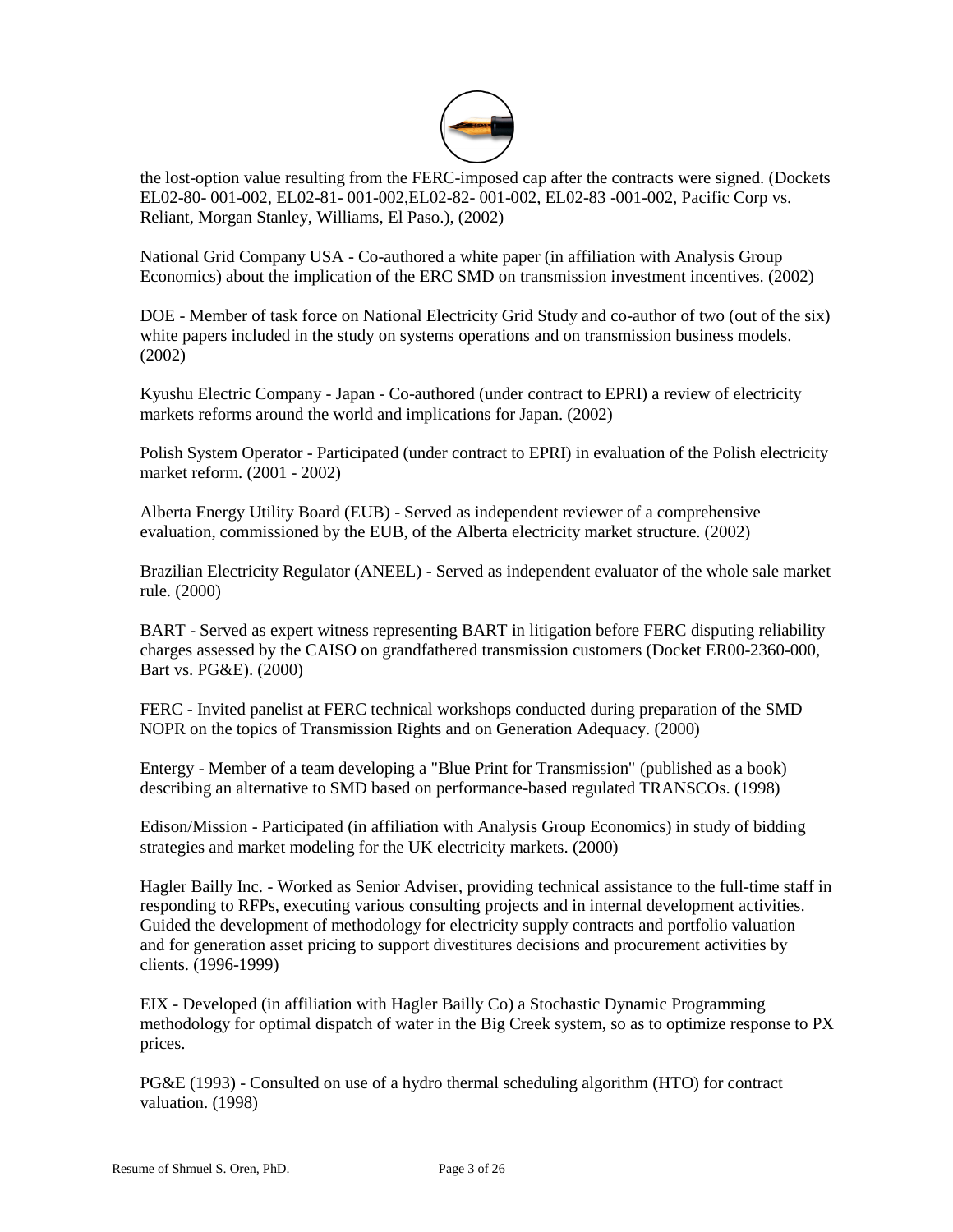

New England Electric System (NEES) - Developed (under contract to EPRI) methodology for dispatch and pricing of interruptible service contracts to reduce capacity deficiency payment. (1989)

Niagara Mohawk Power Co. - Studied (under contract to EPRI) alternative interruptible service contracts. (1988)

EPRI - Co-developer of the PRISM project: A study of product differentiation strategies and prioritypricing schemes to induce demand response and design of interruptible service contract. (1980 - 1988)

Xerox Palo Alto Research Center - Member of technical staff. Developed decision models for product development. Was responsible for development of a market simulation model that facilitated the development and launching of the first laser printer. That project was a runner up for the INFORMS Edelman Prize. (1972 - 1980)

#### **SOCIETIES**

Institute for Operations Research and Management Science (INFORMS), Fellow

International Association of Energy Economists

IEEE, Power Systems Society, Fellow

#### **EDITORIAL BOARDS**

International Journal of Operations Research, Member of Editorial Board

Guest Co-Editor of a Special Issue of Decision Support System

Operations Research, Area Editor for Energy, Environment, and Natural Resources

#### **REFERRED PUBLICATIONS**

#### **Archival Journals**:

Oren, Shmuel S., "Self-Scaling Variable Metric Algorithms Without Line Search for Unconstrained Minimization," Math Comp., V. 27 (1973), pp.885-973.

Oren, Shmuel S. and David G. Luenberger, "Self-Scaling Variable Metric (SSVM) Algorithms: Part I: Criteria and Sufficient Conditions for Scaling a Class of Algorithms," Management Science, V. 20 (1974), pp. 845-862.

Oren, Shmuel S., "Self-Scaling Variable Metric (SSVM) Algorithms: Part II: Implementation and Experiments," Management Science, V. 20 (1974), pp. 863-874.

Oren, Shmuel S., "On the Selection of Parameters in Self-Scaling Variable Metric Algorithms," Mathematical Programming, V. 7 (1974), pp. 351-367.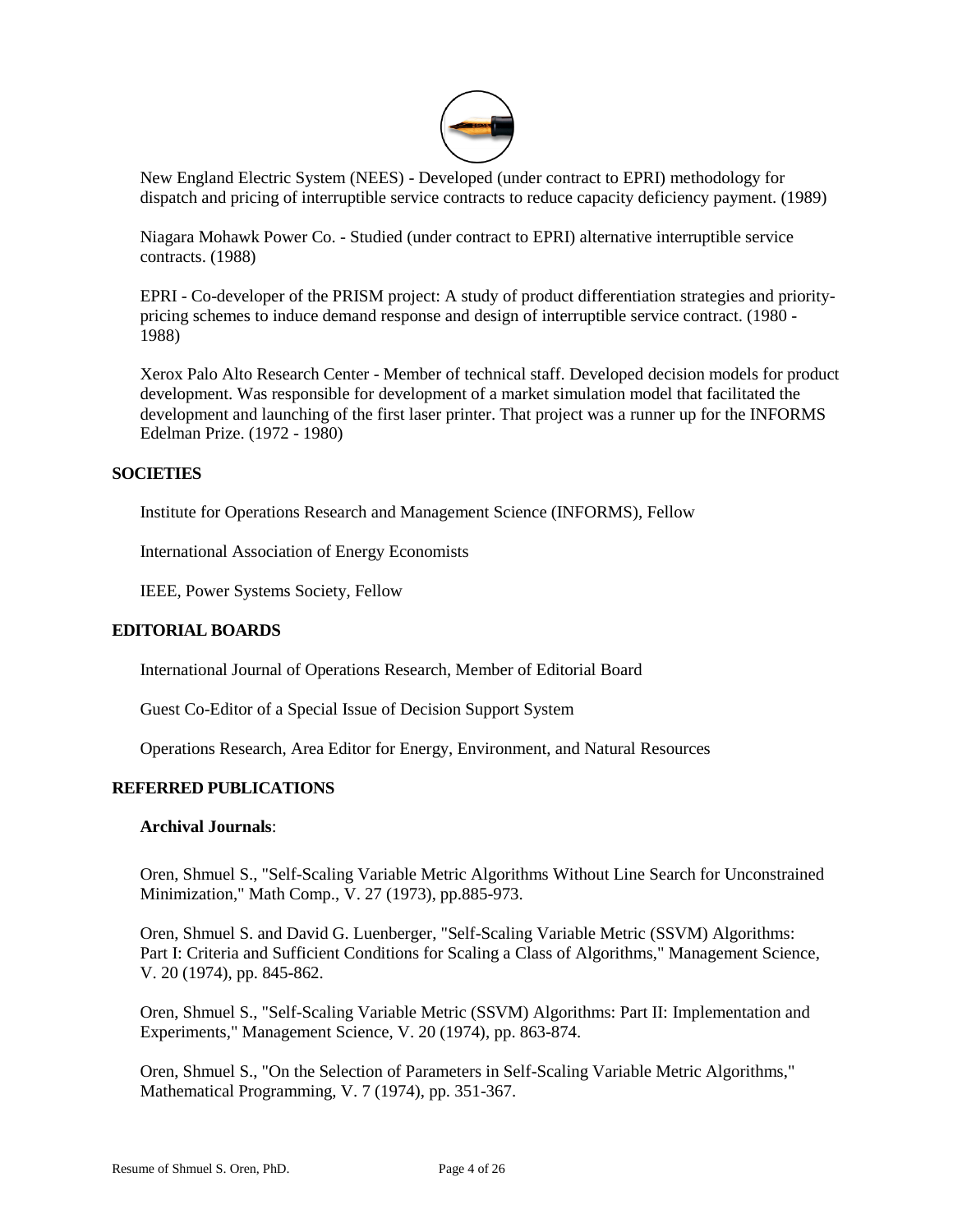

Oren, Shmuel S. "A Mathematical Theory of Man Machine Text Editing, "IEEE Transactions on Systems, Man and Cybernetics, V. 4 (1974), pp.258-267.

Oren, Shmuel S., "A Mathematical Theory of Man Machine Document Assembly," IEEE Transactions on Systems, Man and Cybernetics, V. 5 (1975), pp. 520-526.

Oren, Shmuel S., and Michael H. Rothkopf, "Optimal Bidding in Sequential Auctions," Operations Research, V. 23, No. 6 (1975), pp. 1080-1090

Oren, Shmuel S. and Emilio Spedicato, "Optimal Conditioning of Self Scaling Variable Metric Algorithms," Mathematical Programming, V. 10, No. 1 (1976), pp. 70-90.

Oren, Shmuel S., "On Quasi-Newton and Pseudo-Newton Algorithms," J. Optimization Theory and Applications, V. 20, No. 2 (1976), pp. 155-170.

Rothkopf, Michael H. and Shmuel S. Oren, "A Closure Approximation for the Nonstationary M/M/S Queue," Management Science, V. 25, No. 6 (1979), pp. 522-534.

Morris, Peter A. and Shmuel S. Oren, "Multi-Attribute Decision Making by Sequential Resource Allocation," Operations Research, V. 8, No. 1 (1980), pp. 233-255.

Smith, Stephen A. and Shmuel S. Oren, "Reliability Growth of Repairable Systems," Naval Logistics Quarterly, V. 27, No. 4 (1980), pp. 539-547.

Oren, Shmuel S., Michael H. Rothkopf and Richard D. Smallwood, "Evaluating a New Market: A Forecasting System for Nonimpact Computer Printers, Interfaces, V. 10, No. 6 (1980), pp. 76-87.

Oren, Shmuel S., "A Conjugate Directions Method for Subjective Assessment of Normal Distributions," J. Optimization Theory and Applications, V. 33, No. 1 (1981), pp. 25-36.

Oren, Shmuel S. and Stephen A. Smith, "Critical Mass and Tariff Structure in Electronic Communications Markets," The Bell Journal of Economics, V. 12, No. 2 (1981), pp. 467-487.

Oren, Shmuel S., "Perspectives on Self-Scaling Variable Metric Algorithms," J. Optimization Theory and Applications, V. 37, No. 4 (1982), pp. 137-147.

Oren, Shmuel S., Stephen A. Smith and Robert B. Wilson, "Linear Tariffs With Service Quality Discrimination," The Bell Journal of Economics, V. 13, No. 2 (Autumn 1982), pp. 455-471.

Oren, Shmuel S., Stephen A. Smith and Robert B. Wilson, "Nonlinear Pricing in Markets with Interdependent Demand," Marketing Science, V. 1, No. 3 (1982), pp. 287-313.

Feinstein, Charles D. and Shmuel S. Oren, "Local Stability Properties of the Modified Hamiltonian Dynamic System," Journal of Economics, Dynamics and Control, V. 6 (1983), pp. 387-397.

Oren, Shmuel S., Stephen A. Smith and Robert B. Wilson, "Competitive Nonlinear Tariffs," Journal of Economic Theory, V. 29, No. 1 (1983), pp.49-71.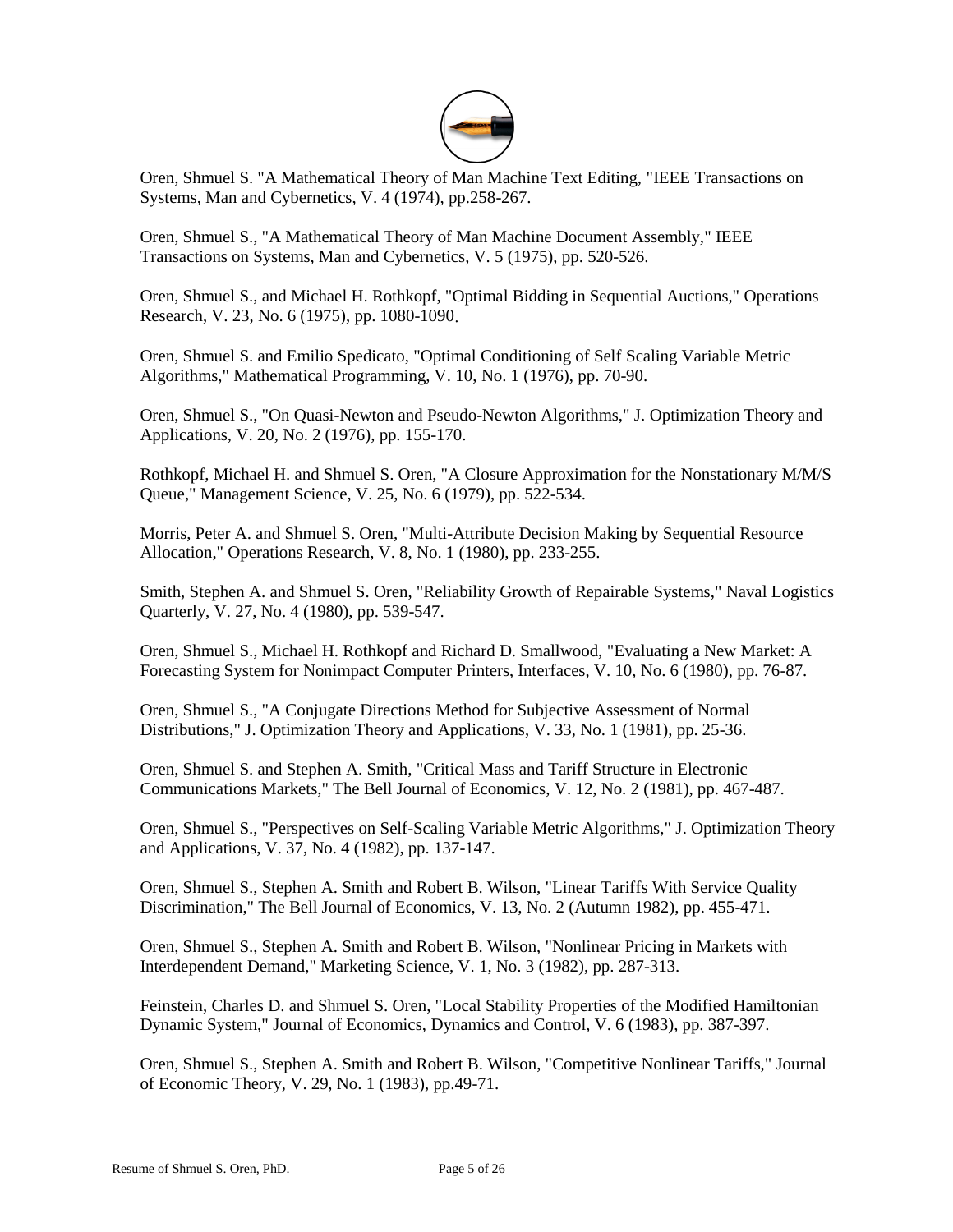

Oren, Shmuel S., Stephen A. Smith and Robert B. Wilson, "Pricing a Product Line," Journal of Business, V. 57, No. 1, Pt. 2 (1984), pp. S73-S99.

Oren, Shmuel S., "Planar Quasi-Newton Methods for Unconstrained Saddlepoint Problems," Journal of Optimization Theory and Applications, V. 43, No. 2 (1984), pp. 167-204.

Borison, Adam B., Peter A. Morris and Shmuel S. Oren, "A State of the World Decomposition Approach to Dynamics and Uncertainty in Electric Utility Generation Expansion Planning," Operations Research, V. 32, No.5 (1984), pp. 1052-1068.

Oren, Shmuel S. and Michael H. Rothkopf, "Market Dynamics Models for New Industrial Product Planning," Marketing Science, V. 3, No. 3 (1984), pp. 247-265.

Oren, Shmuel S., "Discussant's Comments on: Pricing Research in Marketing the State of the Art," Journal of Business, V. 57, No. 1, Pt. 2 (1984), pp. S61-S64.

Feinstein, Charles D. and Shmuel S. Oren, "A Newton Type Method for the Implicit Programming Problem," Mathematics of Operations Research, V. 9, No. 4 (1985) pp. 336-351 .

Feinstein, Charles D. and Shmuel S. Oren, "A 'Funnel' Turnpike Theorem for Optimal Growth Problems with Discounting," Journal of Economics, Dynamics and Control, V. 9, pp. 25-39 (1985).

Dhebar, Anirudh and Shmuel S. Oren, "Optimal Dynamic Pricing for Expanding Networks," Marketing Science, V. 4, No. 4 (1985) pp. 336-351 .

Oren, Shmuel S., Stephen A. Smith and Robert B. Wilson, "Capacity Pricing," Econometrica, V. 53, No. 3, (1985) pp. 545-567.

Oren, Shmuel S. and Stephen G. Powell, "Optimal Supply of a Depletable Resource with Backstop Technology: Heals Theorem Revisited," Operations Research, V. 33, No. 2 (1985), pp. 277-292.

Oren, Shmuel S. and Shao Hong Wan, "Optimal Strategic Petroleum Reserve Policies: A Steady State Analysis," Management Science, V. 32, No. 1, (1986) pp. 14-29.

Dhebar, Anirudh and Shmuel S. Oren, "Dynamic Nonlinear Pricing in Markets with Interdependent Demand," Operations Research, V. 34, No. 3, (1986) pp. 384-394 .

Chao, Hung Po, Shmuel S. Oren, Stephen A. Smith and Robert B. Wilson,"Multi-Level Demand Subscription Pricing for Electric Power," Energy Economics, (1986) pp. 199-217.

Arbel, Ami and Shmuel S. Oren, "Generating Search Directions in Multiobjective Linear Programming using the Analytical Hierarchy Process," Socio-Economic Planning Sciences, V. 30, No. 6, (1986) pp. 369-373.

Oren, Shmuel S., Stephen A. Smith and Robert B. Wilson, "Multiproduct Pricing for Electric Power," Energy Economics, V. 9, No. 2 (1987), pp.104-114.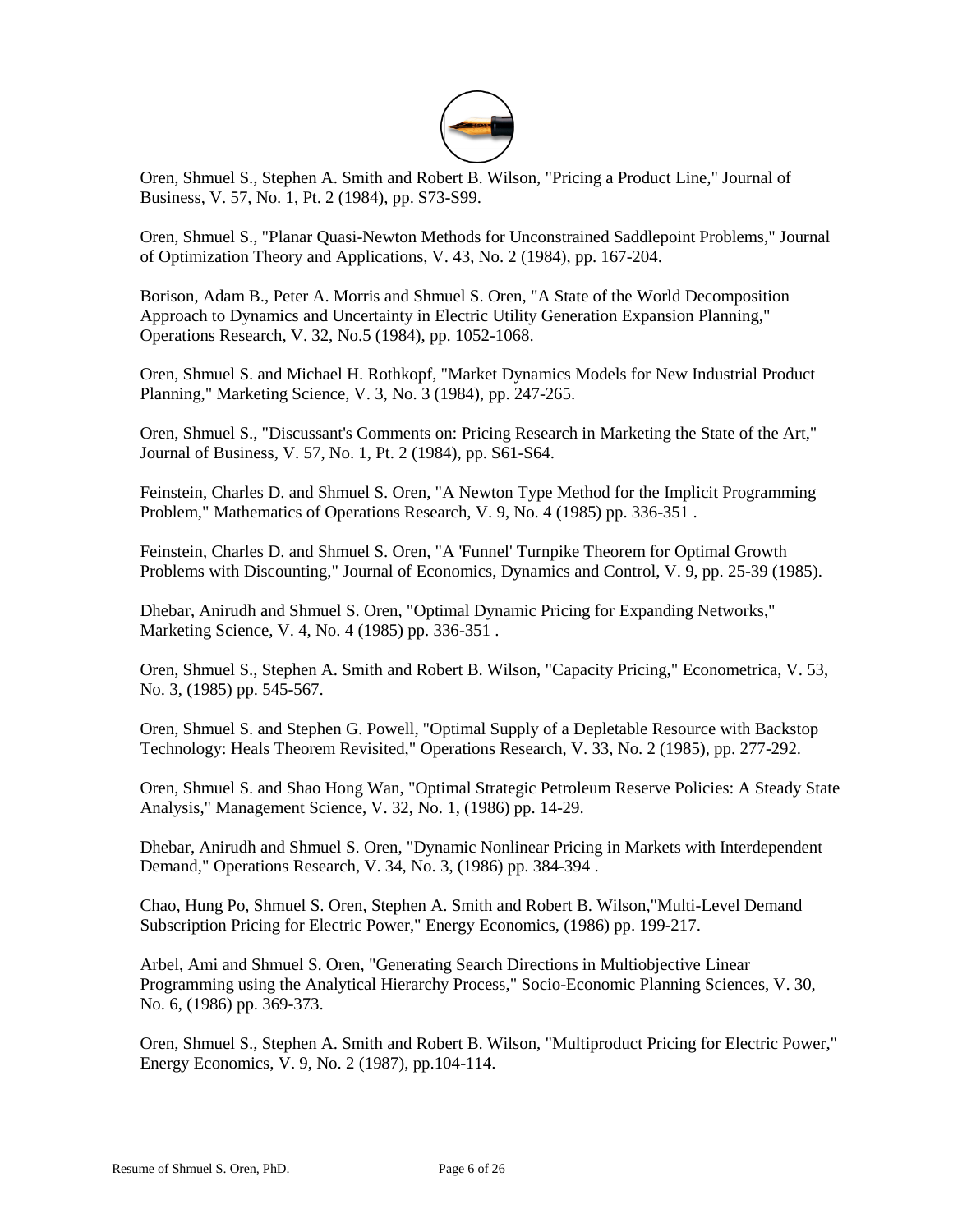

Chao, Hung Po, Shmuel S. Oren, Stephen A. Smith and Robert B. Wilson, "Priority Service: Market Structure and Competition," The Energy Journal, Special Issue on Electricity Reliability, V. 9 (1988), pp. 77-104.

Schwartz, Rick G. and Shmuel S. Oren, "Using Analytic Hierarchies for Consumer Research and Market Modeling," Mathematical Computer Modeling, V. 11 (1988), pp. 266-271.

Oren, Shmuel S. and Rick G. Schwartz, "Diffusion of New Products in Risk Sensitive Markets Modeling," Journal of Forecasting, V. 7, No 4 (1988), pp. 273-287.

Powell, Stephen G. and Shmuel S. Oren, "The Transition to Nondepletable Energy: Social Planning and Market Models of Capacity Expansion," Operations Research, V. 37, No. 3 (1989), pp. 373-383.

Oren, Shmuel S. and Joseph A. Doucet, "Interruption Insurance for Generation and Distribution of Electric Power," Journal of Regulatory Economics, V. 2 (1990), pp. 5-19.

Oren, Shmuel S. and Stephen A. Smith, "Discussion of Paper by Rau and Hegazy," IEEE Transaction on Power Systems, V. 6, No. 2, (May 1991).

Oren, Shmuel S. and Stephen A. Smith, "Design and Management of Curtailable Electricity Service to Reduce Annual Peaks," Operations Research, V. 40, No. 2 (1992), pp. 213-238. Also in Service Opportunities for Electric Utilities: Proceedings of the EPRI/UERG Symposium, held at U.C. Berkeley, September 1990 (Oren and Smith Ed.), Kluwer Publishing Co., (1993).

Kamien, Morton I., Shmuel S. Oren and Yair Tauman, "Licensing of Cost Reducing Innovation," Journal of Mathematical Economics, V. 21 (1992), pp. 483-508.

Doucet, Joseph A. and Shmuel S. Oren, "Onsite Backup Generation and Interruption Insurance for Electricity Distribution," Energy Economics, V. 12, No. 4 (1992), pp. 79-93.

Strauss, Todd P. and Shmuel S. Oren, "Priority Pricing of Interruptible Electric Power With an Early Notification Option," The Energy Journal, V. 14, No 2 (1993), pp.175-195.

Arbel, Ami and Shmuel S. Oren, "Generating Interior Search Directions for Multiobjective Linear Programming," Journal of Multi-Criteria Decision Analysis, V. 2 (1993), pp. 73-86.

Bushnell, James B. and Shmuel S. Oren, "Bidder Cost Revelation in Electric Power Auctions," Journal of Regulatory Economics, V. 6, No. 1 (1994), pp. 5-26.

Strauss, Todd P. and Shmuel S. Oren., "Priority Ordering in Interruptible Electric Power Service with Irreversible Early Notification," Probability in Engineering and Information Sciences, V 8, (1994) pp. 287-290.

Bushnell, James B. and Shmuel S. Oren, "Incentives Effects of Environmental Adders in Electric Power Auctions," Energy Journal, V. 15, No. 3 (1994) pp. 55-73.

Braden, David J. and Shmuel S. Oren, "Nonlinear Pricing to Produce Information," Marketing Science, Vol. 13, No. 3 (1994) pp. 310-326.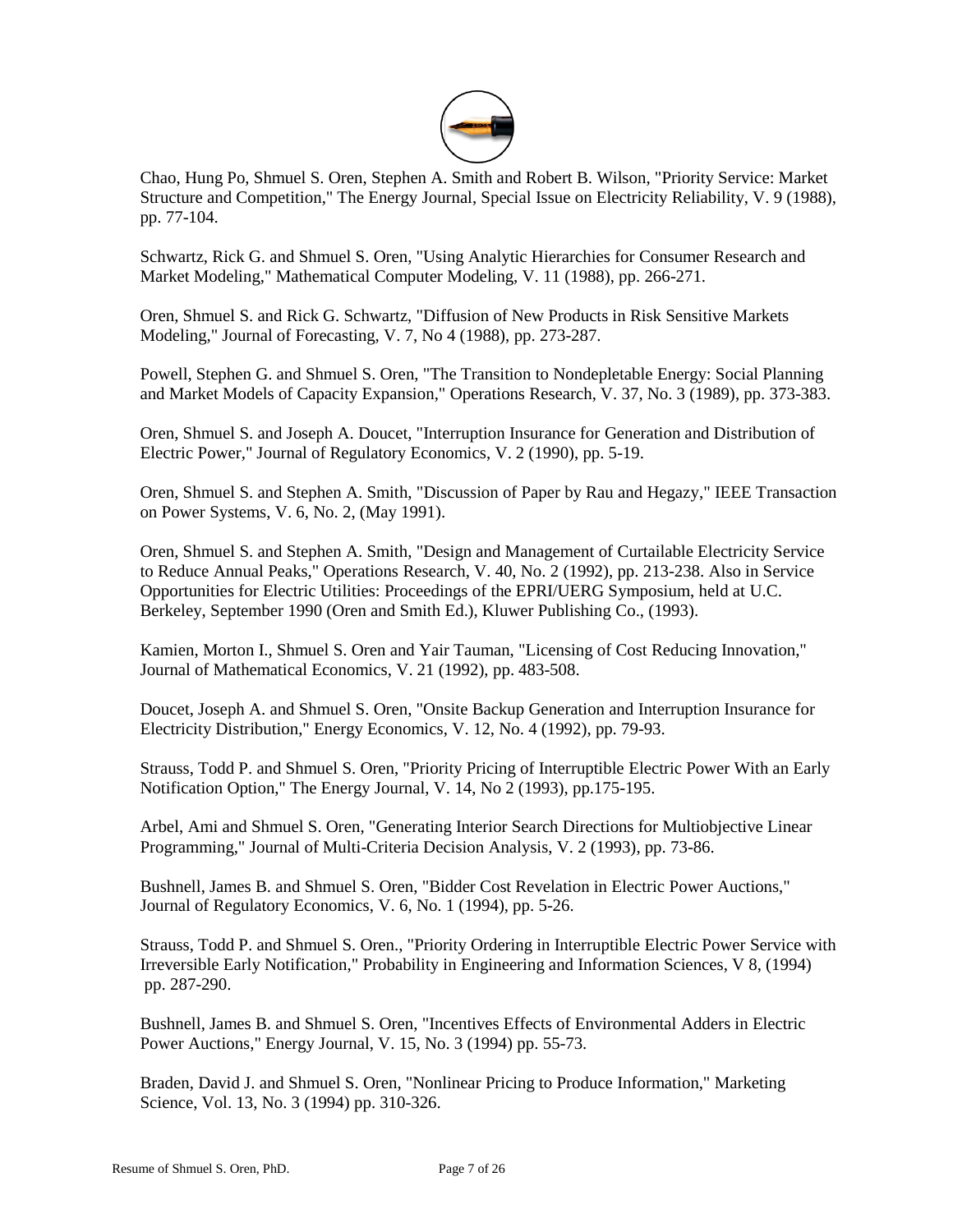

Svoboda, Alva J. and Shmuel S. Oren, "Integrating Price-based Resources in Short-term Scheduling of Electric Power Systems," IEEE Transaction on Energy Conversion, Vol. 9, No. 4, (1994) pp. 760- 769.

Friedman, Eric J. and Shmuel S. Oren, "The Complexity of Resource Allocation and Price Mechanisms under Bounded Rationality," Economic Theory, Vol. 6, (1995) pp. 225-250 .

Min, K. Jo and Shmuel S. Oren, "Economic Determination of Spec. Levels and Allocation Priorities of Semiconductor Products," IIE Transactions, Vol 27, (1995) pp. 321-331.

Oren, Shmuel S., Pablo T. Spiller, Pravin Varaiya and Felix Wu, "Nodal Prices and Transmission Rights: A Critical Appraisal," Electricity Journal, Vol. 8, No. 3, (April 1995) pp. 24-35.

Bushnell, James B. and Shmuel S. Oren, "Internal Auctions for Efficient Sourcing of Intermediate Products," Journal of Operations Management, " Vol. 12 No. 3-4 ( June 1995) pp. 311-320.

Arbel Ami and Shmuel S. Oren, "Using Approximate Gradients in Developing an Interactive Interior Primal-Dual Multiobjective Linear Programming Algorithm", European Journal of Operational Research, Vol. 89 (1996) pp. 202-211

Wu, Felix, Pravin Variya, Pablo T. Spiller and Shmuel S. Oren, "Folk Theorems on Transmission Open Access: Proofs and Counter Examples", Journal of Regulatory Economics, Vol. 10, (July 1996), pp. 5-23

Oren Shmuel S., "Economic Inefficiency of Passive Transmission Rights in Congested Electricity Systems with Competitive Generation", Energy Journal, Vol. 18, No.1 (1997) pp. 63-83.

Johnson B. Raymond, Shmuel S. Oren, Alva J. Svoboda, "Equity and Efficiency of Unit Commitment in Competitive Electricity Markets.", Utilities Policy, Vol. 6. No. 1, (1997) pp.9-19

Tseng Chung-Li, Shmuel S. Oren, Alva J. Svoboda, Raymond B. Johnson, "A Unit Decommitment Method in Power System Scheduling," Electrical Power & Energy Systems, Vol. 19, No. 6, (1997) pp. 357-365

Oren Shmuel S. "Passive Transmission Rights Will Not Do The Job", Electricity Journal, Vol. 10, No. 5, (June 1997) pp. 22-33.

Bushnell James B. and Shmuel S. Oren, "Transmission Pricing in California's Proposed Electricity Market", Utilities Policy, Vol. 6, No. 3 (1997) pp.237-244.

Tseng Cung-Li, Shmuel S. Oren, Alva J. Svoboda and Raymond B. Johnson, "Price Based Adaptive Spinning Reserves Requirements in Power System Scheduling", Electrical Power and Energy Systems, 21 (1999), pp. 137-145.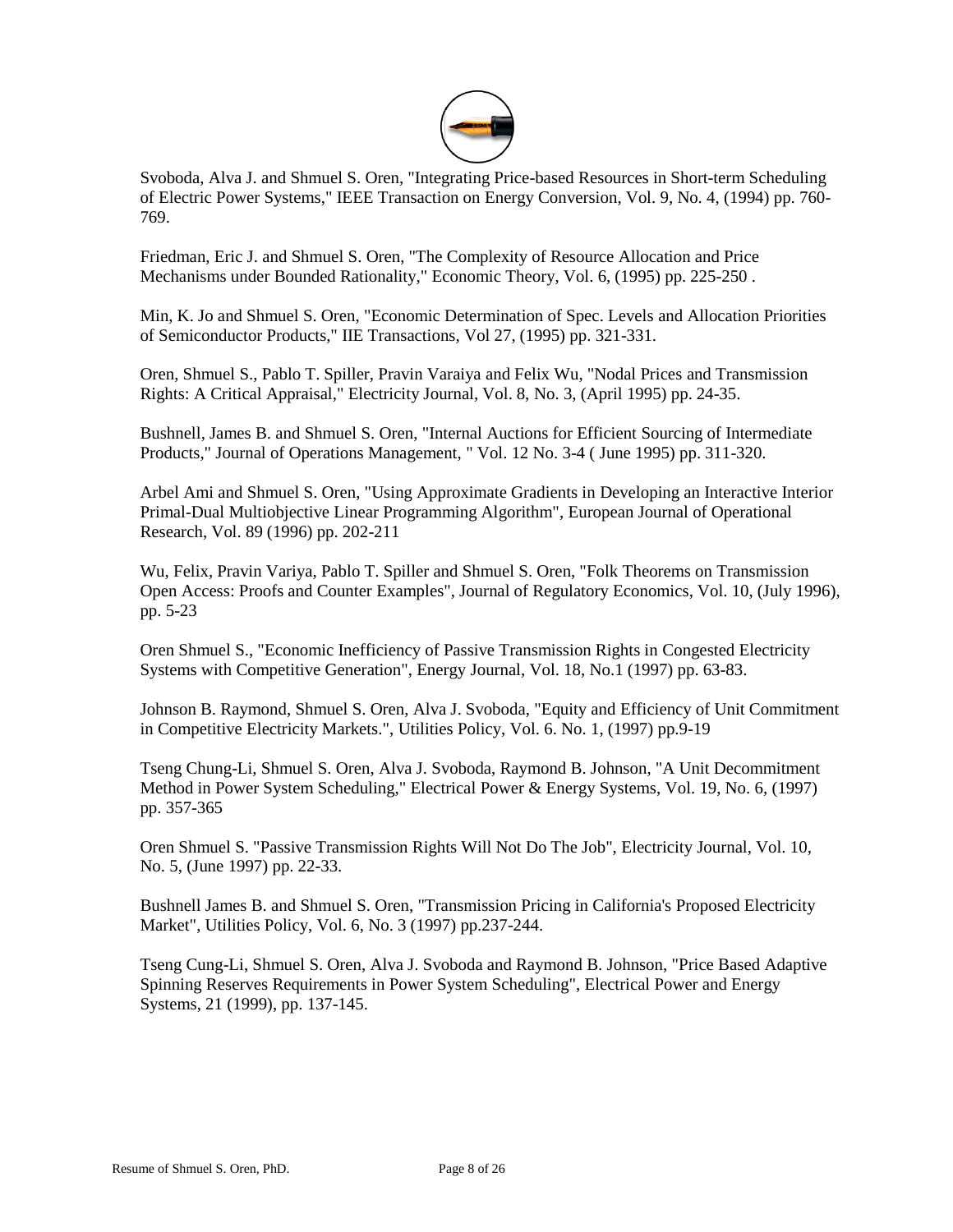

Tseng Cung-Li, Shmuel S. Oren, Carol S. Chang, Chao-an Li, Alva J. Svoboda and Raymond B. Johnson, "A Transmission-Constrained Unit Commitment Method in Power System Scheduling", Decision Support Systems, 24 (1999), pp. 297-310 also in Proceeding of the 31st Hawaii International Conference on Systems Sciences, Best Paper Award Winner (January 1998).

Elmaghrabi Wedad and Shmuel S. Oren, "Efficiency of Multi-Unit Electricity Auctions", Energy Journal, 20, (1999) 4, pp. 89-115. Also in Proceedings of the IAEE Conference, San Francisco, California (September 1997), pp.458-462.

Ugarte Armando and Shmuel Oren "Coordination of Internal Supply Chains in Vertically Integrated High-tech Manufacturing Organizations (HTMOs)" International Journal of Production V 67 (2000) pp. 235-252.

Tseng Cung-Li, Chao-an Li, and Shmuel S. Oren, "Solving Unit Commitment by a Unit decommitment Method", Journal of Optimization Theory, Vol. 105, No. 3 (June 2000).

Oren Shmuel S., "Integrating Real and Financial Options in Demand-side Electricity Contracts", Decision Support Systems, Vol 30 (2001), 279-288. Also in Proceedings of the 32nd Hawaii International Conference on Systems Sciences, Maui, Hawaii (January, 1999).

Chao, Hung-po, Stephen Peck, Shmuel Oren and Robert Wilson, "Flowbased Transmission Rights and Congestion Management", Electricity Journal, (October, 2000).

Deng, Shijie and Shmuel S. Oren. "Priority Network Access Pricing for Electric Power," Journal of Regulatory Economics, Vol 19, No. 3, 239-270 (2001).

Kamat, Rajnish and Shmuel S. Oren. "Exotic Options for Interruptible Electricity Supply Contracts" Journal of Operations Research, Vol 50, No 5 (September - October, 2002), 835-850.

Kamat, Rajnish and Shmuel S. Oren. "Rational Buyer Meets Rational Seller:Reserves Markets Equilibrium Under Alternative Auction Design", Journal of Regulatory Economics, 21:3, 247-288 (2002).

Oren Shmuel S. and Andrew M. Ross, "Economic Congestion Relief Across Multiple Regions Requires Tradable Physical Flow-Gate Rights", IEEE Transactions on Power Systems, Vol. 17, No 1, pp 159-165 (2002).

Deng, Shijie and Shmuel Oren S., "Incorporating Operational Characteristics and Startup Costs in Option-Based Valuation of Power Generation Capacity", Probability in Engineering and Information Sciences, Vol. 17, No. 2 (2003) pp. 155-182.

Adler Ilan, Shmuel Oren and Sheldon Ross, "The Coupon Collector's Problem Revisited," Journal of Applied Probability, No. 40, pp. 513-518 (2003).

Barmack Matthew, Peter Griffes, Edward Kahn, and Shmuel Oren, "Performance Incentives for Transmission", The Electricity Journal, (April 2003) pp. 9-22.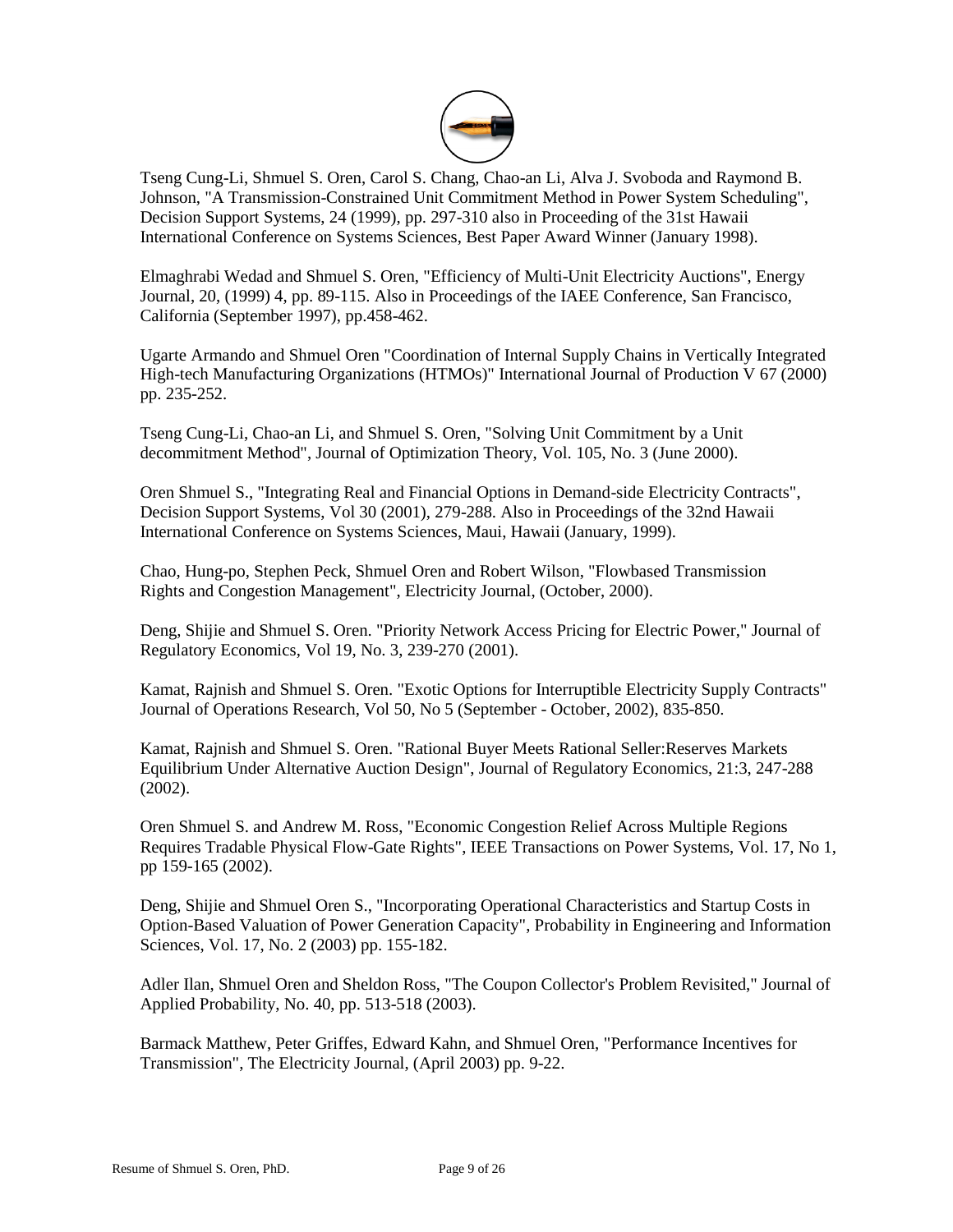

Kamat, Rajnish and Shmuel S. Oren, "Two Settlements Systems for Electricity Markets under Network Uncertainty and Market Power", Journal of Regulatory Economics, 25:1, 5-37 (2004).

Bartholomew E. S, A. S., Siddiqui, C. Marnay, and S.S. Oren "The New York Transmission Congestion Contract Market: Is it Working Efficiently",Electricity Journal (November 2003), pp. 1-11.

Hurlbut D., K. Rogas and S. Oren, "Protecting the Market from 'Hockey Stick' Pricing: How the Public Utility Commission of Texas is Dealing with Potential Price Gauging", Electricity Journal (April 2004), pp. 26-33.

Wilson A. R, Kahn J. G, Oren S. S. "Targeting Interventions to High-risk Populations: Benefits and Costs", Socio-Economic Planning Sciences, Vol. 39 (2004), pp. 335-349.

Siddiqui, Afzal S., Emily S. Bartholomew Chris Marnay and Shmuel S. Oren,"On the Efficiency of the New York Independent System Operator Market for Transmission Congestion Contracts", Journal of Managerial Finance, Vol 31, No. 1, (2005) pp. 1-45.

Oren, Shmuel S. and Ramteen Sioshansi, "Joint Energy and Reserves Auctions with Opportunity Cost Payments for Reserves", International Energy Journal, Vol. 6, No. 1, Part 4, pp. 35-45. (June 2005).

Oren, Shmuel S., and Andrew M. Ross, "Can We Prevent the Gaming of Ramp Constraints", Decision Support Systems, 40 (2005), pp. 461-471(available online July 2004).

Chao H., S. Oren, A Papaloxopoulos, D. Sobajic and R. Wilson, "Interface Between Engineering and Markets Operations in Restructured Electricity Systems", Proceedings of the IEEE, Vol. 93, No. 11, pp. 1984-1997,(2005).

Oren Shmuel S., "Generation Adequacy via Call Option Obligations: Safe Passage to the Promised Land", Electricity Journal, Vol 18, pp 28-42 (November 2005).

Deng, Shijie, Shmuel S. Oren, "Electricity Derivatives and Risk Management", Energy, Vol. 31, (2006) pp. 940-953.

Oum, Yumi, Shmuel Oren and Shijie Deng, "Hedging Quantity Risk with Standard Power Options in a Competitive Wholesale Electricity Market", Naval Research Logistics. Vol. 53, (2006) pp. 697-712.

Yao, Jian, Shmuel Oren and Ilan Adler, "Cournot Equilibria in Two Settlement Electricity Markets with System Contingencies", Int. J. Critical Infrastructure, Vol 3, Nos 1/2 (2007), pp. 142-160.

Sauma Enzo E. and Shmuel S. Oren., "Proactive Planning and Valuation of Transmission Investments in Restructured Electricity Markets", Journal of Regulatory Economics, Vol 30, (2006), pp. 261-290.

Schubert Eric, David Hurlbut, Parviz Adib and Shmuel Oren, "The Texas Energy-Only Resource Adequacy Mechanism", Electricity Journal, Vol 19, No. 10 (December 2006), pp. 39-49.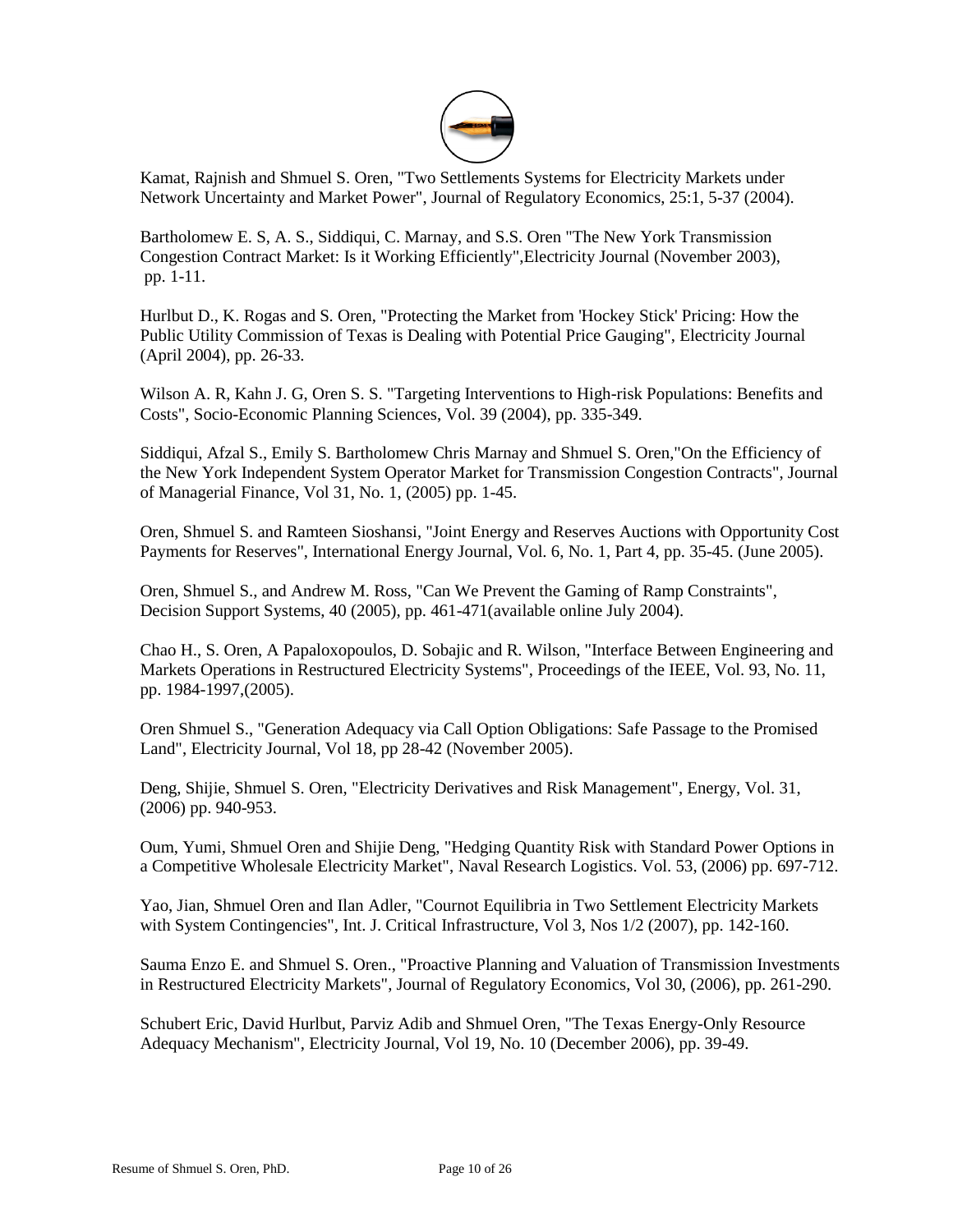

D. Veit, A. Weidlich, J. Yao, S. Oren, "Simulating the Dynamics in Two Settlement Electricity Markets Via an Agent-Based Approach" International Journal of Management Science and Engineering Management, Vol. 1(2), forthcoming (2006).

Yao, Jian, Shmuel Oren and Ilan Adler, "Two Settlements Electricity Markets with Price Caps and Cournot Generation Firms", European Journal of Operations Research, 181 (2007) pp. 1279-1296.

Sioshansi, Ramteen and Shmuel S. Oren, "How Good are Supply Function Equilibrium Models: An Empirical Analysis of the ERCOT Market", Journal of Regulatory Economics, Vol. 31 (1), (2007) pp. 1-35.

Yao, Jian, Ilan Adler and Shmuel Oren, "Modeling and Computing Twosettlement Oligopolistic Equilibrium in Congested Electricity Networks", Operations Research, Vol. 56, No. 1, 2008, pp. 34- 47.

Sauma Enzo and Shmuel Oren, "Economic Criteria for Planning Transmission Investment in Restructured Electricity Markets", IEEE Transactions on Power Systems, special issue on Transmission Investment, Pricing and Construction, Vol. 22, No. 4 (2007) pp. 1394-1405.

Sioshansi Ramteen, Richard O'Neill and Shmuel Oren, "Economic Consequences of Alternative Solution Methods for Centralized Unit Commitment in Day-Ahead Electricity Markets", IEEE Transactions on Power Systems, Accepted (November 2007).

Hedman, Kory W., Richard P. O'Neill, Emily Bartholomew Fisher, and Shmuel S. Oren, "Transmission Unit Commitment for Optimal Dispatch Sensitivity Analysis and Extensions", IEEE Transactions on Power Systems , Vol. 23, No. 3 (2008) pp 1469-1479.

Oum Yumi and Shmuel Oren, "VaR Constrained Hedging of Fixed Price Load-Following Obligations in Competitive Electricity Markets", Journal of Decision and Risk Analysis, Vol 1, No 1 (2009) pp 43-56.

Kory Hedman, Richard O'Neill, Emily Bartholomew Fisher, and Shmuel S.Oren, "Optimal Transmission Switching with Contingency Analysis", Accepted for publication in IEEE, PES Transactions (November 2008).

Sauma Enzo and Shmuel Oren, "Do Generation Firms in Restructured Electricity Markets Have Incentives to Support Social-Welfare-Improving Transmission Investments?", accepted for publication in Energy Journal (January 2008).

Lee Yongheon, and Shmuel Oren, "An Equilibrium Pricing Model for Weather Derivatives in a Multi-commodity Setting", Energy Economics, in Press (2009).

O'Neill, Richard P., Kory Hedman, Eric Krall, Anthony Papavasiliou and Shmuel S. Oren, ["Economic Analysis of the N-1 Reliable Unit Commitment and Transmission Switching Problem](http://www.ieor.berkeley.edu/~oren/pubs/Economic_Analysis_N1_2009.pdf)  [using Duality Concepts"](http://www.ieor.berkeley.edu/~oren/pubs/Economic_Analysis_N1_2009.pdf), Energy Systems, Published online 1/12/2010.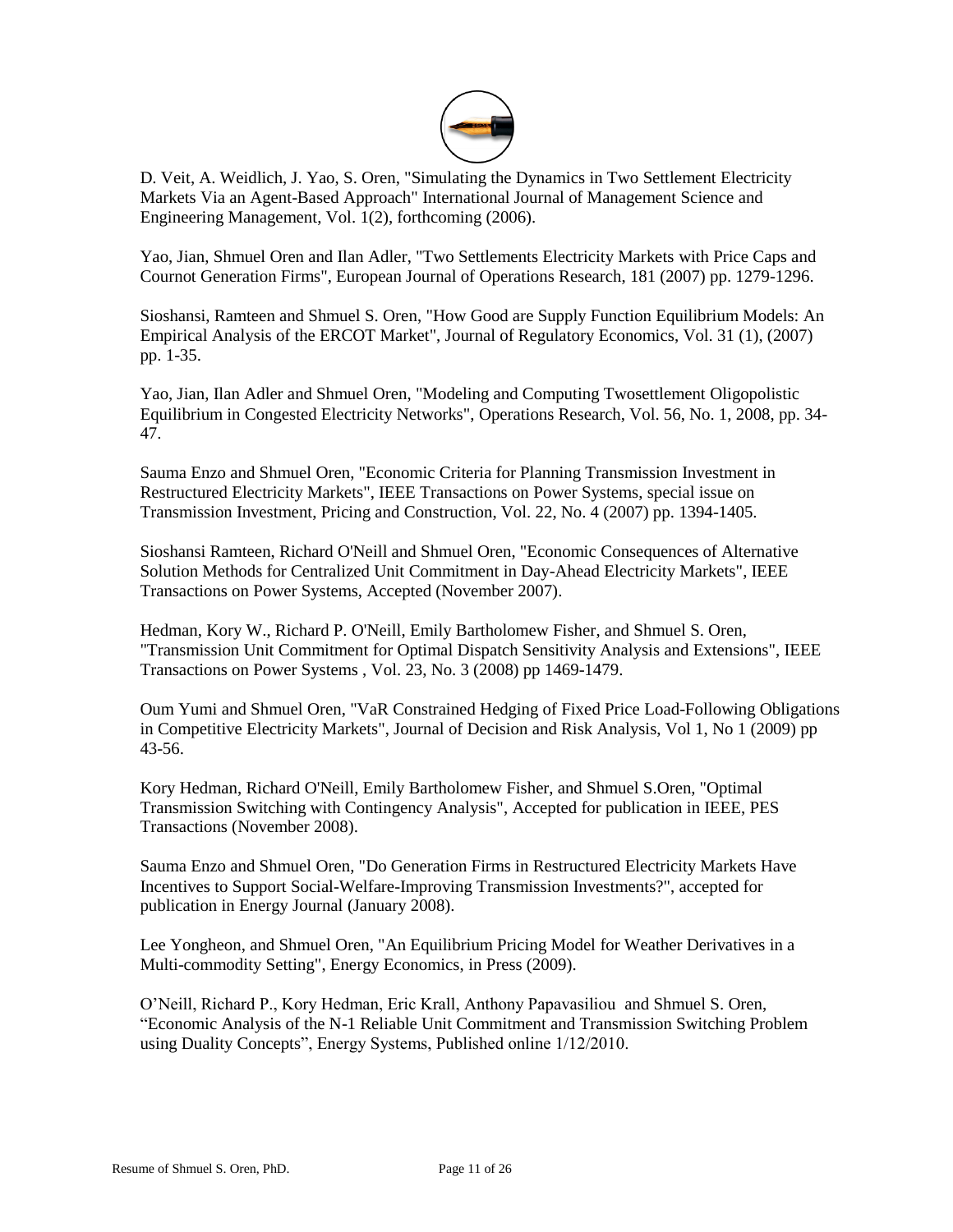

Oum, Yumi and Shmuel Oren, ["Optimal Static Hedging of Volumetric Risk in a Competitive](http://www.ieor.berkeley.edu/~oren/pubs/Oum_Decision_Analysis032010.pdf)  [Wholesale Electricity Market"](http://www.ieor.berkeley.edu/~oren/pubs/Oum_Decision_Analysis032010.pdf), *Decision Analysis,* Special issue in memory of Michael H. Rothkopf, Vol 7, No 1 (2010) pp. 107-122.

Hedman, Kory W., Richard O'Neill, Emily Fisher, and Shmuel Oren, ["Smart Flexible Just-in-time](http://www.ieor.berkeley.edu/~oren/pubs/Hedman_ISO_20100312.pdf)  [Transmission and Flowgate Bidding"](http://www.ieor.berkeley.edu/~oren/pubs/Hedman_ISO_20100312.pdf), *IEEE Transactions on Power Systems,* Accepted for publication, (March 2010)

## **Conference and Symposium Proceedings and Book Chapters:**

Oren, Shmuel S. and David G. Luenberger, "The Self-Scaling Variable Metric Algorithm," Proceeding of the 5th Hawaii Conference on System Science (January 1972).

Oren, Shmuel S., "Self-Scaling Variable Metric Algorithms without Line Search for Unconstrained Minimization," Proceedings of the Joint Automatic Control Conference, Columbus, Ohio (June 1973).

Oren, Shmuel S., "A Mathematical Model of Computer Assisted Document Creation," in Information Systems, COIN IV, (J. Tou, ed.), Plenum Publishing Corp., pp. 387-401 (1974).

Oren, Shmuel S., "A Combined Variable Metric-Conjugate Gradient Algorithm for a Class of Large Scale Unconstrained Minimization Problems in Optimization Techniques: Part 2" (J. Stoer, ed.), Springer Verlag, pp. 97-115 (1978).

Oren, Shmuel S., "Quasi-Newton Algorithms: Approaches and Motivations," Proceedings of the IEEE Conference on Decision and Control, San Diego, California (December 1973).

Oren, Shmuel S. and Michael H. Rothkopf, "Optimal Bidding in Sequential Auctions," Proceedings of the IEEE Conference on Decision and Control, Phoenix, Arizona (November 1974).

Oren, Shmuel S., Michael H. Rothkopf and Richard D. Smallwood, "Evaluating a New Market: A Forecasting System for Nonimpact Computer Printers," Proceedings of the First ORSA/TIMS Special Interest Conference on Market Measurement and Analysis, Stanford University (June 1980).

Oren, Shmuel S. and Stephen A. Smith, "Nonlinear Pricing and Network Externalities in Telecommunications", Proceedings of the  $6<sup>th</sup>$  International Conference on Computer Communications, London, U.K. (September 1982).

Chao, Hung Po, Shmuel S. Oren, Stephen A. Smith and Robert B. Wilson, "Priority Service: Managing Risk by Unbundling Electric Power Service", Proceedings of the XIII Energy Technology Conference, Washington, D.C., pp. 1610-1618 (March 1986).

Arbel, Ami and Shmuel S. Oren, "A Priority Based Interactive Multicriteria Optimization Algorithm," in Lecture Notes in Economics and Mathematical System Theory, Springer-Verlag, V. 285 (Part I), pp. 163-171, (1987). (Proceedings of the VII-th International Conference on Multiple Criteria Decision Making held in Kyoto, Japan, August 1986).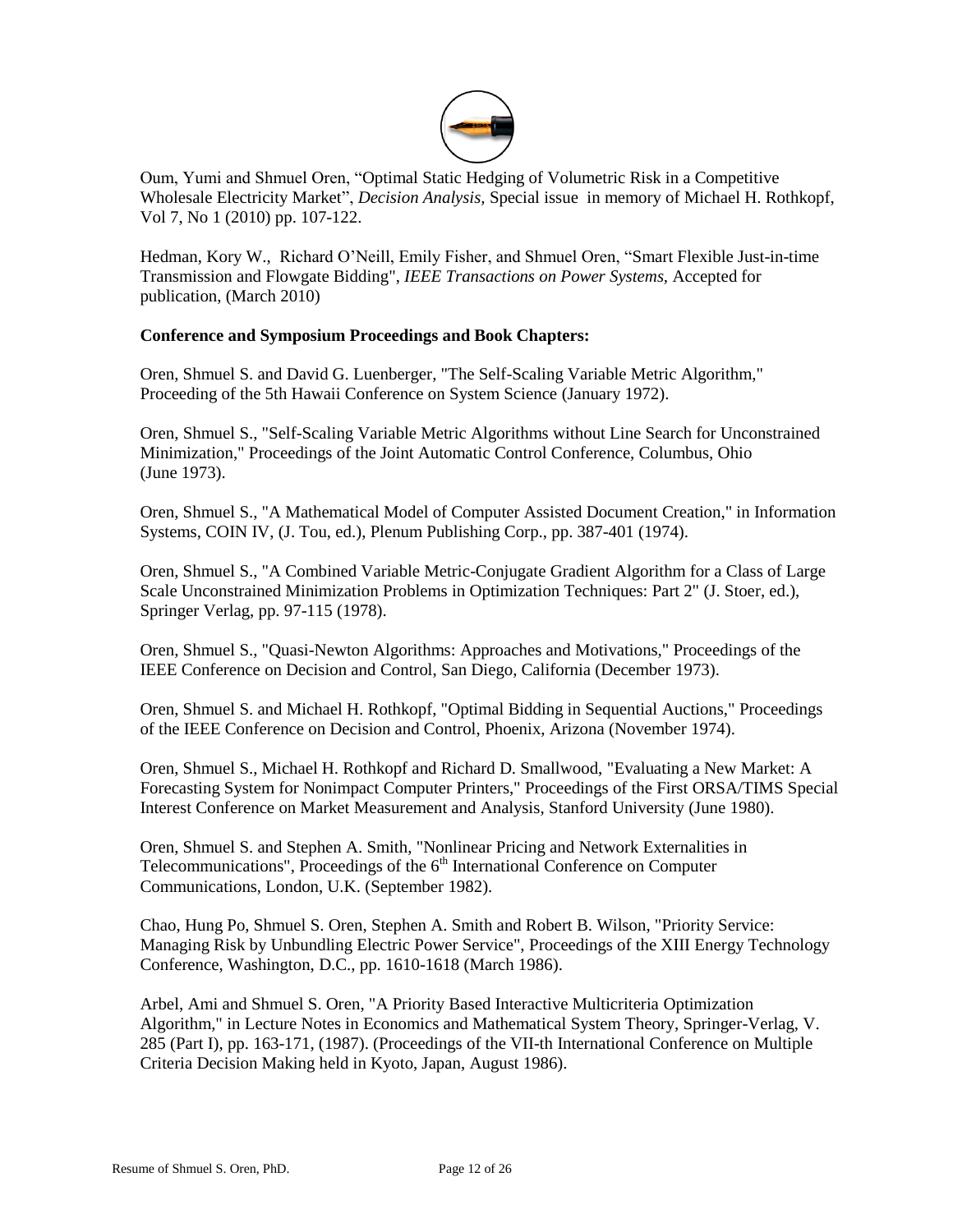

Schwartz, Rick G., Shmuel S. Oren, Charles A. Dennis and Robert F. Debusk, "Measuring and Responding to Consumer Preferences for Medical Products and Services," Proceedings of the 1987 Annual Healthcare Systems Conference held in Las Vegas, Nevada (February 1987). (Best Paper award).

Schwartz, Rick G. and Shmuel S. Oren, "Using Analytic Hierarchies for Consumer Research and Market Modeling," in Proceedings of the Sixth International Conference on Mathematical Modeling in Science and Technology," St. Louis, Missouri, pp. 229-240, (August 1987).

Min, K. Jo and Shmuel S. Oren, "Optimal Pricing of Allocation Priority and Spec. Level with Multiple Customer Groups", Proceedings of the 1993 NSF Design and Manufacturing Systems Conference, Vol. 2 (1993), pp.1799-1808.

Bushnell, James B. and Shmuel S. Oren, "Two-dimensional Auctions for Efficient Franchising of Independent Power Generation" Proceedings of the 29th Annual Conference of the Operational Research Society of New Zealand, Auckland University, New Zealand, (August 1993).

Min, K. Jo and Shmuel S. Oren, "Optimal Pricing of Allocation Priority and Spec. Level with Multiple Customer Groups," Proceedings of the 1994 NSF Design and Manufacturing Systems Conference, Vol. 3 (1994), pp.351-352.

Oren Shmuel S. "The Role of Financial Instruments in a Competitive Electricity Market", in Proceedings of the 1996 EPRI Conference on Innovative Approaches to Electricity Pricing, (March 1996) pp. 7:1-15.

Oren Shmuel S., "Economic Foundation of Unbundling and Product Differentiation with Application to Electric Power" in Proceedings of the NSF Conference on Unbundled Power Quality Services in the Electricity Power Industry, Key West, Florida, (November 1997) pp. 138-143.

Oren Shmuel S., Alva J. Svoboda and Raymond B. Johnson, "Volatility of Unit Commitment in Competitive Electricity Markets, " in Proceedings of the 30th Hawaii International Conference on Systems Sciences, (January 1997) pp. 594-601.

Oren Shmuel S. and Dennis Ray, "Services in an Unbundled and Open Electric Services Market Place", In The Virtual Utility: Accounting, Technology & Competitive Aspects of the Emerging Industry (S.Awerbach and A. Preston Ed.), Kluwer Academic Publishers (1997). pp.249-274.

Deng Shieji and Shmuel S. Oren, "Priority Network Access Pricing for Electric Power," In Proceedings of the Bulk Power Systems Dynamics and Control Conference IV - Restructuring, Santorini, Greece, August 24-28, (1998). Also in Proceedings of the POWER Conference, University of California Energy Institute, Berkeley, California (March, 1998).

Oren Shmuel S., "Transmission Pricing and Congestion Management",Proceedings of the EPRI Conference on Innovative Pricing, Washington D.C. (June 17-19, 1998).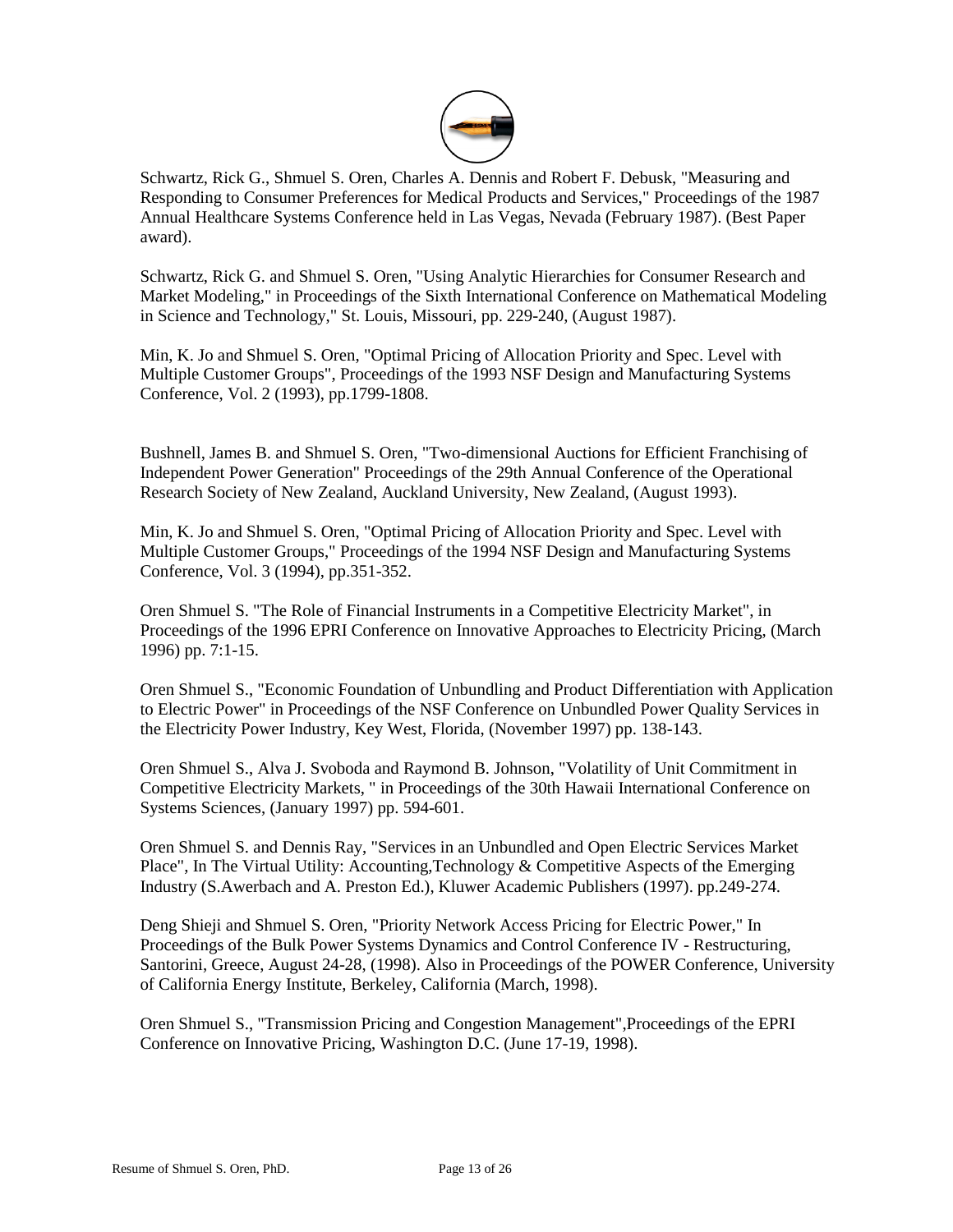

Oren Shmuel S. "Authority and Responsibility of The ISO: Objectives,Options and Tradeoffs", In Designing Competitive Electricity Markets, Chao and Huntington ed., Kluwer Academic Publishers, Boston. (1999).

Oren Shmuel S., Contributor to: "Unlocking the Benefits of Restructuring: A Blueprint for Transmission" by Shimon Awerbuch, Leonard Hyman and Andrew Vesey, Public Utilities Reports Inc., (November 1999).

Oren Shmuel S., "Capacity Payments and Generation Adequacy in Competitive Electricity Markets", in Proceedings of SEPOPE IIV Conference, Curitiba, Brazil (May 22-26, 2000).

Oren Shmuel S., "Design of Ancillary Service Markets", Proceeding of the 34th Hawaii International Conference on Systems Sciences HICSS 34. Maui, Hawaii, January 5-8, 2001.

Kamat, Rajnish and Shmuel S. Oren, "Multi-settlement Systems for Electricity Markets: Zonal Aggregation under Network Uncertainty and Market Power", Proceeding of the 35th Hawaii International Conference on Systems Sciences HICSS 35, Big Island, Hawaii (January 7-11, 2002).

Oren, Shmuel, George Gross and Fernando Alvarado, "Alternative Business Model for Transmission Investment and Operation", DOE National Transmission Grid Study Report, pp. C4-C34 (May 2002).

Alvarado, Fernando and Shmuel Oren, "Transmission System Operations", DOE National Transmission Grid Study Report, pp. A1-A34, (May, 2002).

Oren Shmuel S. and Andrew Ross, "Designs for Ramp-constrained Dayahead Auctions", Proceeding of the 36th Hawaii International Conference on Systems Sciences HICSS 36, Big Island, Hawaii (January 5-9, 2003).

Yao, J., S. Oren and I. Adler, "Computing Two Settlement Cournot Equilibria in Electricity Markets", Proceeding of the 37th Hawaii International Conference on Systems Sciences HICSS 37, Big Island, Hawaii (January 5-8, 2004).

Deng Shijie, Shmuel S. Oren and Sakis Meliopoulous, "The Inherent Inefficiency of the Point-to Point Congestion Revenue Right Auction",Proceeding of the 37th Hawaii International Conference on Systems Sciences HICSS 37, Big Island, Hawaii (January 5-8, 2004).

Oren, Shmuel and Ramteen Sioshansi "Joint Energy and Reserves Auction with Opportunity Cost Payment for Reserves", Proceedings of the Bulk Power Systems Dynamics and Control VI, Cortina D' Ampezzo, Italy (August 22-27, 2004).

Oren, Shmuel, "State of the Market-based Mitigation vs. Conduct and Impact", Proceedings of the Power System Conference and Exposition (PSCE), New York, NY, (October 10-13, 2004).

Oren, Shmuel, "When is Pay as Bid Better then Uniform Price", Proceedings of the Power System Conference and Exposition (PSCE), New York, NY, (October 10-13, 2004).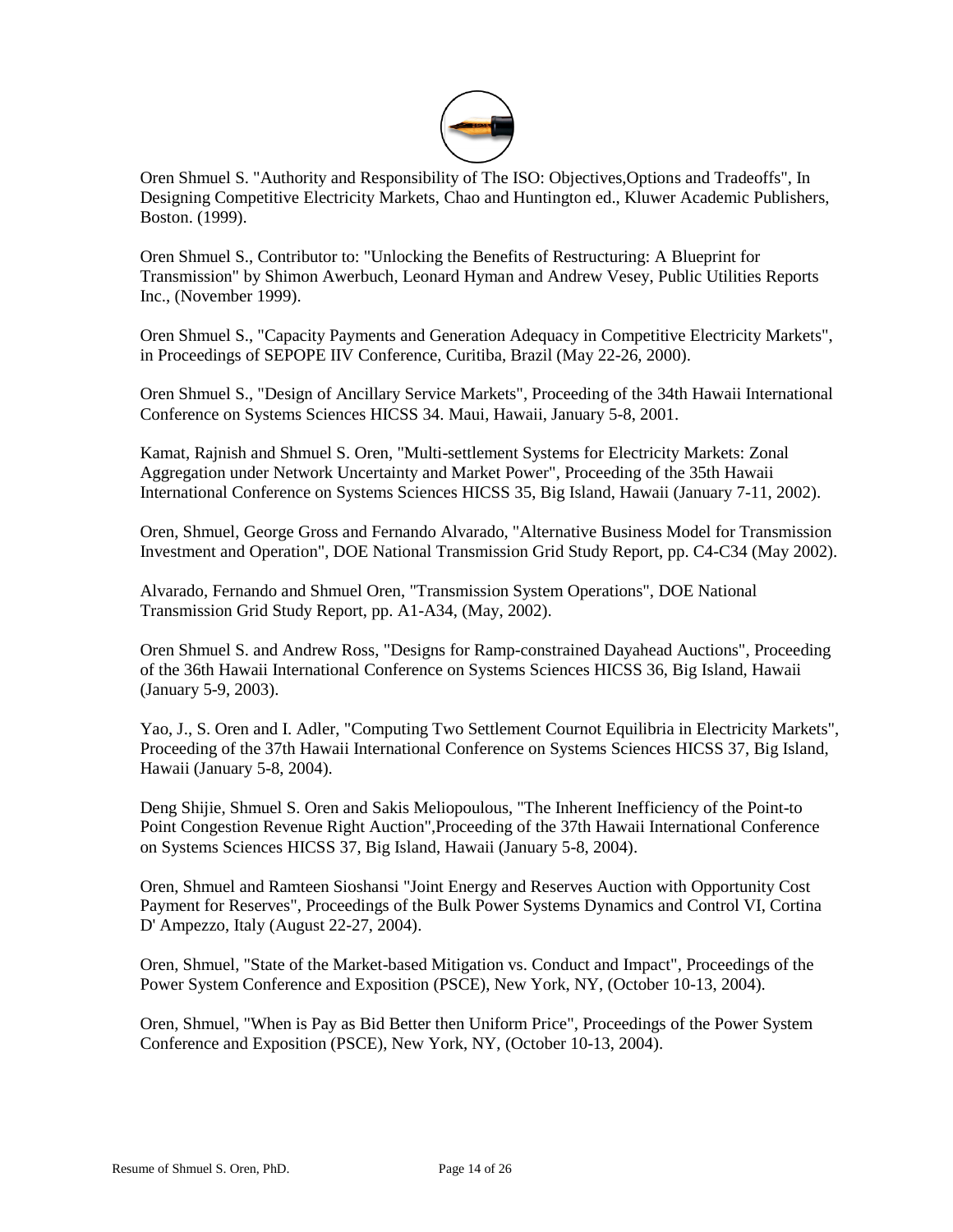

Yao, J., B. Willems, S. Oren, I. Adler, "Cournot Equilibrium in Price-Capped Two-Settlement Electricity Markets" Proceeding of the 38th Hawaii International Conference on Systems Sciences HICSS38, Big Island, Hawaii (January 3-6, 2005).

Yao, J., S. Oren and I. Adler, "Cournot Equilibria in Two-Settlement Electricity Markets with System Contingencies" Proceedings of the 6<sup>th</sup> ICPSOP Conference on Power Systems Operations and Planning, Praia, Cape Verde (May 22-26, 2005).

Sauma, Enzo and Shmuel Oren, "Conflicting Investment Incentives in Electric Transmission", Proceeding of the IEEE PES Annual Meeting, San Francisco, California (June 12-16, 2005).

Oren Shmuel, S., "Ensuring Generation Adequacy Through Centrally Procured Call Options Obligations", Proceeding of the IEEE PES Annual Meeting, San Francisco, California (June 12-16, 2005).

Yumi Oum, Shmuel Oren and Shijie Deng, "Volumetric Hedging in Electricity Procurement", Proceedings of the PowerTech 2005 Conference, St.Petersburg, Russia (June 27-30, 2005).

Oren Shmuel S., "Ensuring Generation Adequacy in Competitive Electricity Markets", Chapter 10 in: Electricity Deregulation: Choices and Challenges, Griffin, M. James and Steven L. Puller, editors, University of Chicago Press (June 2005).

Deng, Shijie and Shmuel S. Oren, "Valuation of Electricity Generation Capacity", Chapter 31 in Applications of Stochastic Programming, Stein W. Wallace and William T. Ziemba, editors, SIAM and MPS Publication (June 2005).

Sauma Enzo E. and Shmuel S. Oren., "Assessing the Economic Value of Transmission Investments in Restructured Electricity Markets",Proceedings of the ICORAID-2005-ORS Conference, Bangalore, India (December 27-29, 2005).

Chao, Hung-po, Shmuel S. Oren and Robert B. Wilson, "Alternative Pathways to Electricity Market Reform: Risk Management Approach", Proceeding of the 39th Hawaii International Conference on Systems Sciences HICSS39, Kauai, Hawaii (January 4-7, 2006).

Sauma Enzo E. and Shmuel S. Oren., "Proactive Transmission Investment in Competitive Power Systems", Proceeding of the IEEE PES Annual Meeting, Montreal, Canada (July 18-22, 2006).

Michaillat Pascal and Shmuel Oren, "A Probabilistic Graphical Approach to Computing Electricity Price Duration Curves under Price and Quantity Competition", Proceeding of the 40th Hawaii International Conference on Systems Sciences HICSS40, Big Island, Hawaii (January 3-6, 2007).

Sauma Enzo E. and Shmuel S. Oren., "Aligning Generators' Interests with Social Efficiency Criteria for Transmission Upgrades in an LMP Based Market", Proceeding of the IEEE PES Annual Meeting, Tampa, Florida (June 24-28, 2007).

Bishu Chatterjee and Shmuel S. Oren., "The California Resource Adequacy Program: Achieving Reliability and Economic Efficiency Through Virtual Re-bundling of Generation and Distribution", Proceeding of the IEEE PES Annual Meeting, Tampa, Florida, (June 24-28, 2007).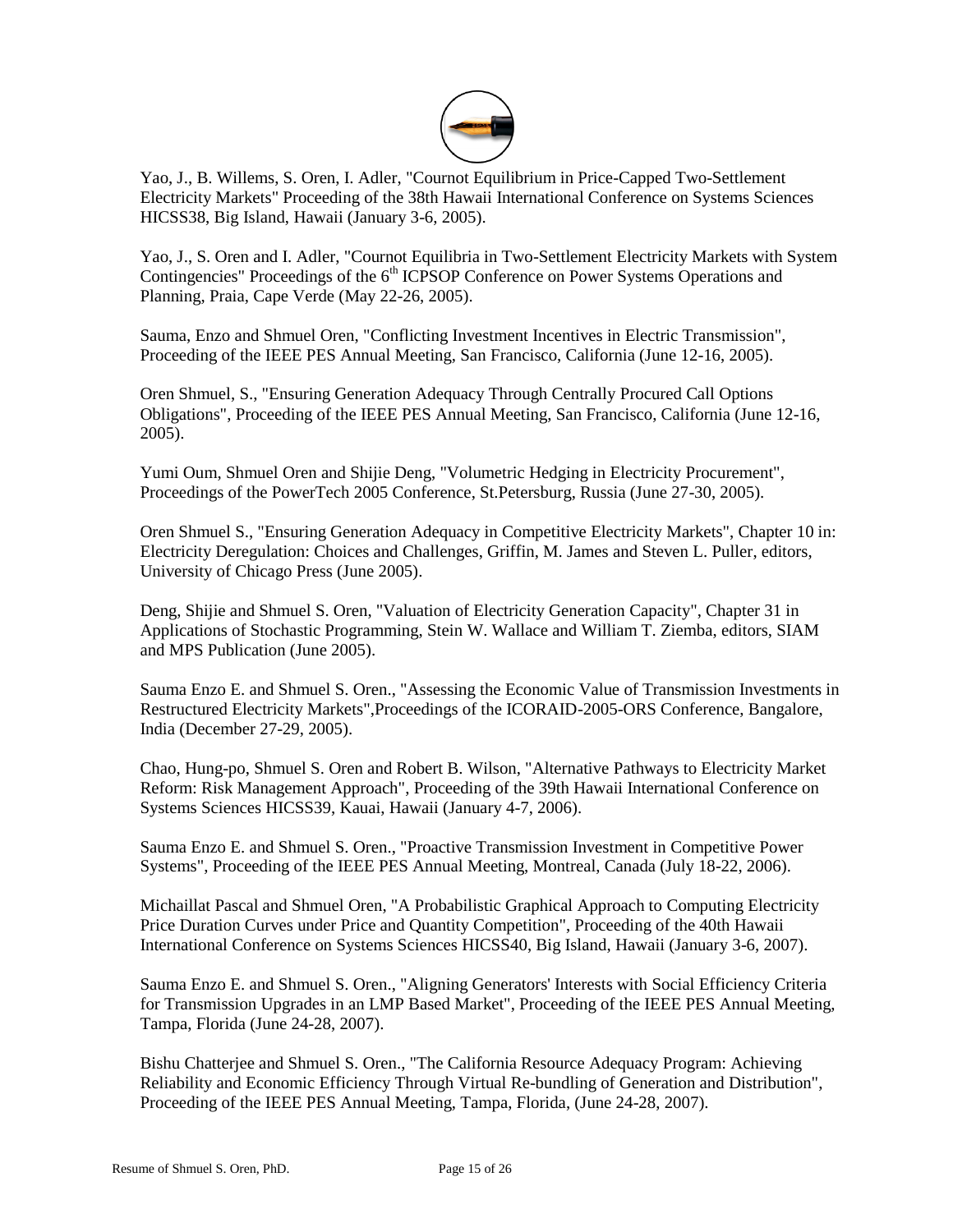

Shmuel S. Oren., "Risk Management vs. Risk Avoidance in Power Systems Planning and Operation", Proceeding of the IEEE PES Annual Meeting, Tampa, Florida (June 24-28, 2007).

Chao, Hung Po, Shmuel Oren and Robert Wilson, "Reevaluation of Vertical Integration and Unbundling in Restructured Electricity Markets", in Competitive Electricity Markets: Design, Implementation, and Performance, Ed. by F. P. Sioshansi, Elsevier (2008).

Sioshansi, Ramteen, Shmuel Oren and Richard O'Neill, "The Cost of Anarchy in Self-Commitment Based Electricity Markets", in Competitive Electricity Markets: Design, Implementation, and Performance, Ed. by F. P. Sioshansi, Elsevier (2008).

Adib, Parviz, Eric Schubert and Shmuel Oren, "Resource Adequacy:Alternate Perspectives and Divergent Paths", in Competitive Electricity Markets: Design, Implementation, and Performance, Ed. by F. P. Sioshansi, Elsevier, 2008.

Papavasiliou and S. S. Oren, "Coupling Wind Generation with Deferrable Loads," Proceedings of the IEEE Energy 2030 Conference, Atlanta,Georgia (November 17-18, 2008).

K. W. Hedman, P. O'Neill, and S. S. Oren, "Analyzing Valid Inequalities of Generation Unit Commitment Problems", Proceeding of the PSCE Conference (March 15-18, 2009).

Eric Schubert, Shmuel Oren and Parviz Adib, "Achieving Resource Adequacy In Texas via an Energy Only Electricity Market", In Electricity Restructuring: The Texas Story, Kiesling and Kleit ed. , AEI Book (November 2009)

Sauma Enzo E. and Shmuel S. Oren., "Alternative Economic Criteria and Proactive Planning for Transmission Investment in Deregulated Power Systems", Chapter 3 In Economic Market Design and Planning for Electric Power Systems, Momoh and Mili ed., IEEE Press Series on Power Engineering (November 2009)

## **Books:**

Oren, Shmuel S. and Stephen A. Smith, (Editors) "Service Opportunities for Electric Utilities: Creating Differentiated Products," Kluwer Academic Publishers, Boston (1993).

## **NON-REFEREED PUBLICATIONS**

#### **Technical Reports, Working Papers, Comments:**

Oren, Shmuel S., "The Correspondence Principle in Viscoelastic Stress Analysis," M. Sc. Thesis, Dept. of Materials Engineering, Technion University, Haifa, Israel (in Hebrew) (July 1969).

Allan, Dan, Shmuel S. Oren et. al, "A Nationwide Communication System for the Hearing Impaired: Strategies Toward Commercial Implementation,"Final Report, Project 3288, SRI International, Menlo Park, California (October 1981).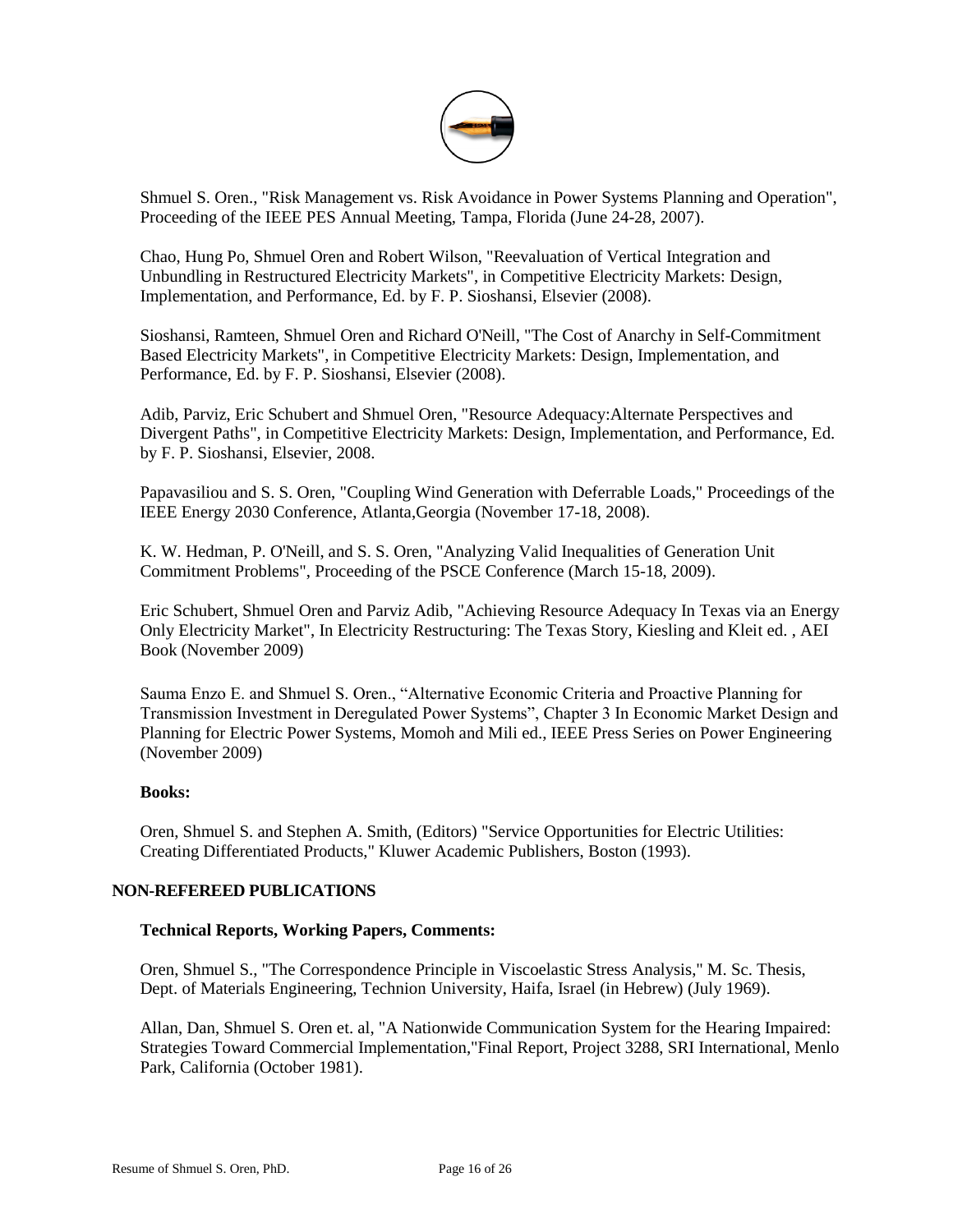

Oren, Shmuel S., Stephen A. Smith and Robert B. Wilson, "Priority Service: Unbundling the Quality Attributes of Electric Power," EPRI Report EA-4871 (November 1986).

Oren, Shmuel S., Stephen A. Smith and Robert B. Wilson, "Selected Papers on Priority Service Methods," EPRI Report P-5350, (August 1987).

Oren, Shmuel S., "Product Differentiation in Service Industries," working paper presented at the First Annual Conference on Pricing, New York, NY (December 1987).

Oren, Shmuel S., Stephen A. Smith and Robert B. Wilson, "Service Design in the Electric Power Industry," EPRI Report P-6543, (1990).

Letter to the Editor, Wall Street Journal, (April 21, 1997).

Interview in "Electricity's Big Bang", Public Utilities Fortnightly (January 1,1998).

Shmuel, Oren, "It Takes One Counterexample to Disprove a Theory", Electricity Journal, (10) pp. 95- 98, (October 1997).

Oren, Shmuel S., "Review of MAE Rules for the Brazilian Wholesale Electricity Market", Report to ANEEL - The Brazilian Electricity Regulatory Agency (June 15, 2000).

Shmuel S. Oren, "Report to the Public Utility Commission of Texas on the ERCOT Protocols in Docket No. 23220" (February 9, 2001).

Oren Shmuel S. and Pablo Spiller, "Wild Prices Out West: What Can Be Done", Public Utilities Fortnightly, pp. 58-61, (November 1, 2000).

Oren, Shmuel S, "Market Based Risk Mitigation: Risk Management vs. Risk Avoidance", Proceedings of a White House OSTP/NSF Workshop on Critical Infrastructure Interdependencies held in Washington, D.C. (June 14-15, 2001).

J. Rabaey, E Arans, C. Dedespeil, A. Gadgill, D Masserschmidt, W. Nazaroff, K. Pister, S. Oren "Smart Energy Distribution and Consumption:Information Technology as an Enabling Force", CITRIS White Paper, University of California at Berkeley (May 2001).

Chao H., S. Oren, A Papaloxopoulos, and R. Wilson, "An External Evaluation of Power Markets in Poland", EPRI, Palo Alto, California (December 2001).

Oren, Shmuel S., "The FTR vs. FGR Debate: Facts and Misconceptions", Comments to FERC in Docket RM01-12-000 (Standard Market Design) (April 2002).

Oren, Shmuel S., "Comments on the FERC SMD NOPR", Comments in Docket RM01-12-000 (November 15, 2002).

C. Mensah-Bonsu and S. Oren, "California Electricity Market Crisis: Causes, Remedies, and Prevention", IEEE Power Engineering Review, Vol 22, No.8 (August 2002) pp. 4-5.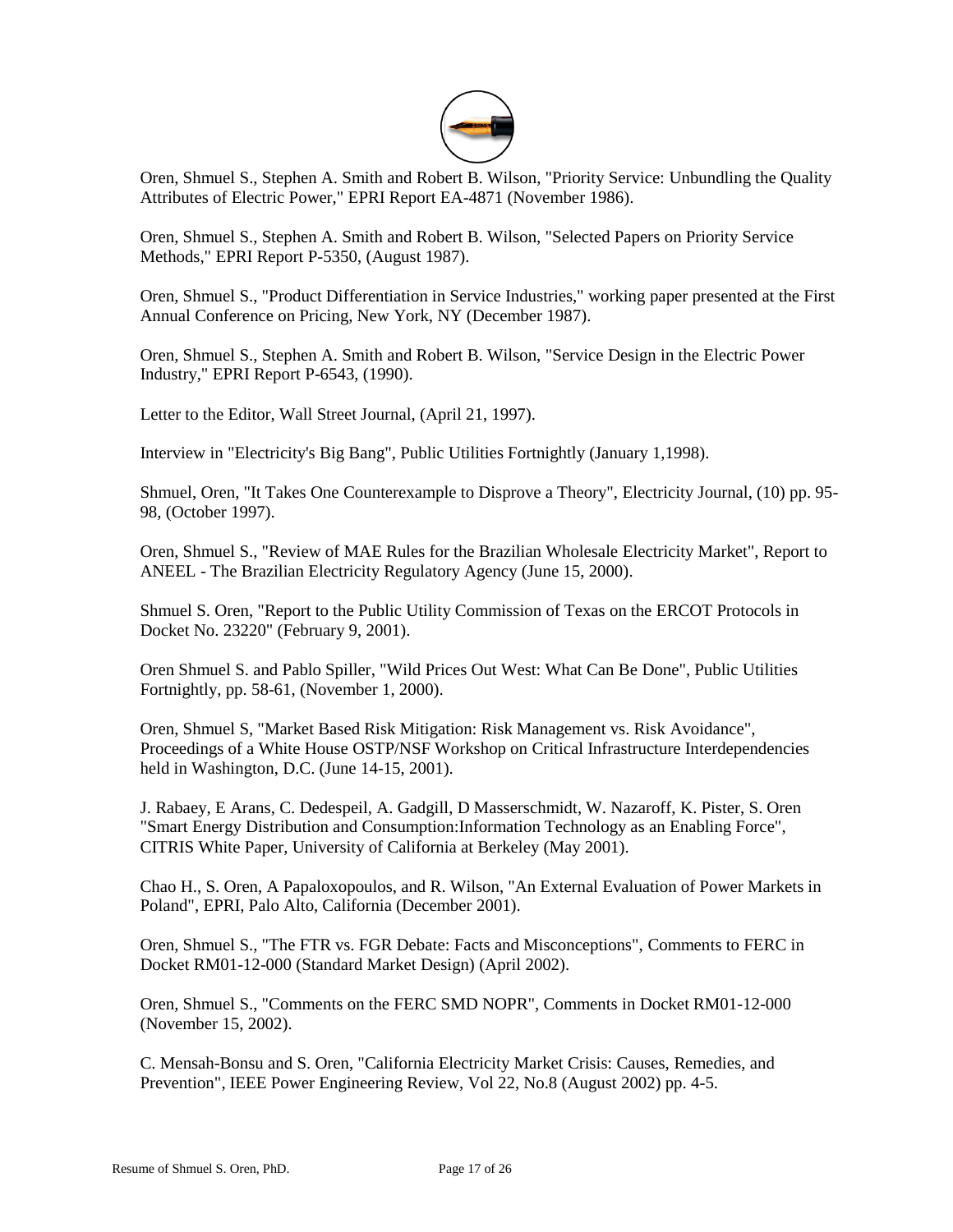

Chao. H, R. Entriken, H. Huntington, S. Oren, A. Papaloxopoulos, S. Wan and R. Wilson "Review of the Current Status of Power Markets Reforms in the U.S. and Europe", Technical Report, EPRI, Palo Alto, California (November, 2002).

Chao H., S. Oren, A Papaloxopoulos, D. Sobajic and R. Wilson, "Integrated Engineering and Economic Operation of Power Systems", Technical Report, EPRI, Palo Alto, California (December 2004).

Deng, Shijie, Shmuel Oren and Sakis Meliopoulos, "The Inherent Inefficiency of Simultaneously Feasible Financial Transmission Rights Auctions",Working paper, (Revised: February 12, 2005).

Chao, Hung Po, Shmuel S. Oren and Robert B. Wilson, "Electricity Market Transformation: A Risk Management Approach", EPRI, Palo Alto,California (March, 2005).

Oren Shmuel. S., "Challenges of Restructuring the Power Industry: Introduction to Special Issue of Decision Support System" Editorial, Decision Support System 40, pp 407-408 (2005).

Sauma Enzo E. and Shmuel S. Oren., "Alternative Economic Criteria and Proactive Planning for Transmission Investment in Deregulated Power Systems", Working paper (September 2005). To appear as a book chapter.

Oren Shmuel S., Fernando Alvarado and George Gross, "Market Redesign: Incorporating the Lessons Learned for Enhancing Market Design", PSERC Project Report, available at [http://www.pserc.org/ecow/get/publicatio/reports/reportsfor/market\\_redesign\\_final\\_report\\_m4\\_2005.](http://www.pserc.org/ecow/get/publicatio/reports/reportsfor/market_redesign_final_report_m4_2005.pdf) [pdf.](http://www.pserc.org/ecow/get/publicatio/reports/reportsfor/market_redesign_final_report_m4_2005.pdf)

Oum Yumi and Shmuel Oren, "Optimal Static Hedging of Volumetric Risk in a Competitive Wholesale Electricity Market", Working paper, submitted to Decision Analysis (May 2007).

Oren Shmuel S., "Program on Technology Innovation: Alternative Approaches to Generation Adequacy Assurance", Technical Report, EPRI, Palo Alto, California (December 2007).

Eric Schubert, Shmuel Oren and Parviz Adib, "Achieving Resource Adequacy in Texas Via an Energy-Only Electricity Market", to appear as a book chapter in forthcoming EIA Book on the Texas Electricity Market (final draft, April 2009).

Oren Shmuel S., "Nonlinear Pricing", Book Chapter, to appear in Handbook of Pricing and Revenue Management, Oxford University (draft September 2008)

Anthony Papavasiliou, Andrew Lee, Phil Kaminsky, Ikhlaq Sidhu\*, Burghardt Tenderich, Shmuel Oren, "Electric Power Supply and Distribution for Electric Vehicle Operations", Berkeley Global Venture Lab, Technical Brief 2008.2 (November 21, 2008).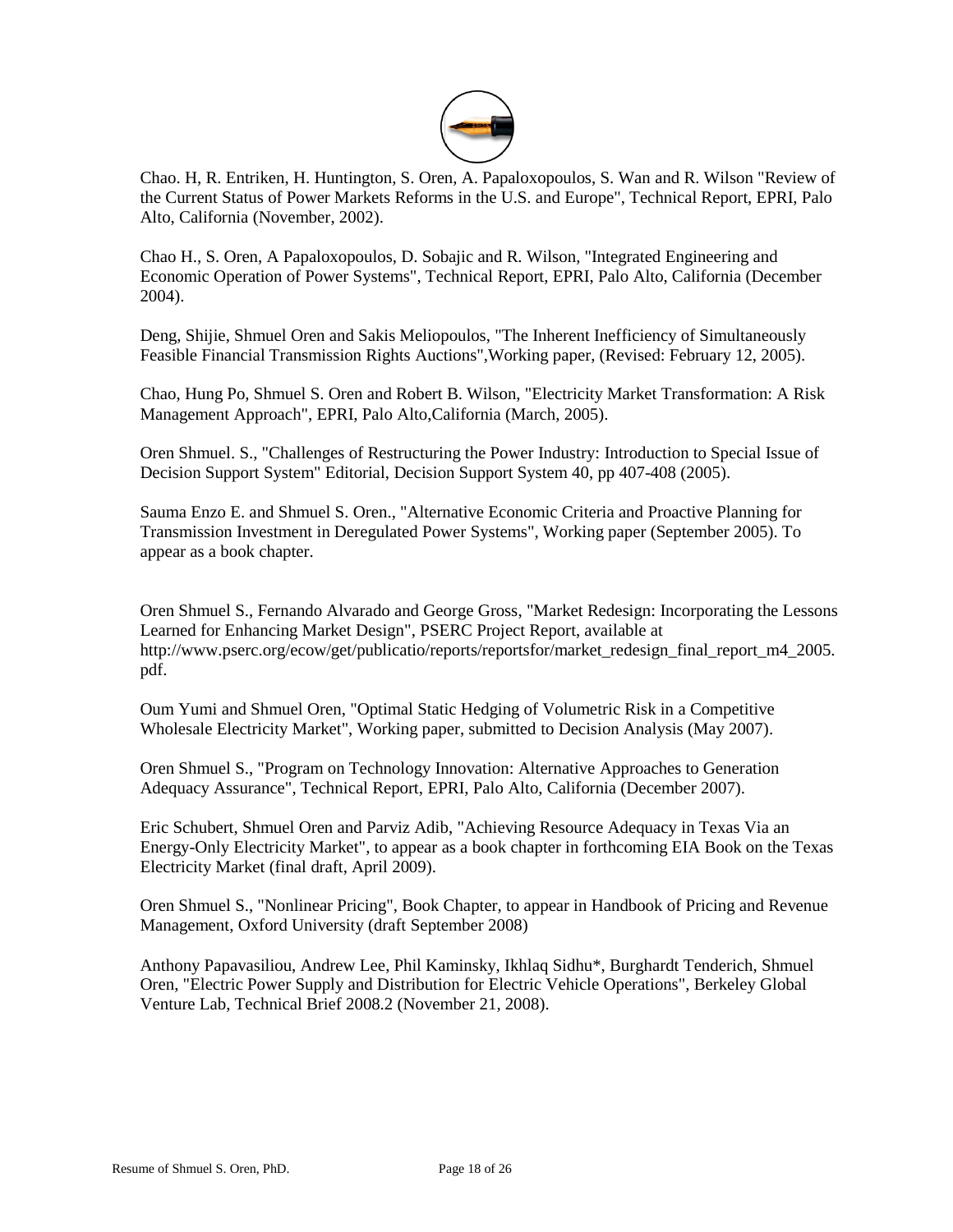

## **PUBLIC LECTURES, SEMINARS AND CONFERENCE PRESENTATIONS (SINCE JANUARY 2005)**

Montreux California Clean Energy Roundtable, Invited talk, "Orderly Retreat from the Promised Land: Assuring Generation Adequacy through Call Options Obligations", Half Moon Bay, CA January 19-21, 2005

ICUBE and F. Wendell Miller Distinguished Lecture, "Market Design and Gaming in Competitive Electricity Markets", Iowa State University, February 4, 2005

Public Utility Commission of Texas, Technical workshop on Generation Adequacy, Invited talk on "Review of alternative approaches to Generation Adequacy", Austin, Texas, April 20, 2005

EPRI International Conference on Global Electricity Industry Restructuring, Invited presentation, "Resource Adequacy via Call Options Obligations", San Francisco, CA May 11-12, 2005

6th ICPSOP Conference on Power Systems Operations and Planning, presentation: "Cournot Equilibria in Two-Settlement Electricity Markets with System Contingencies", Praia, Cape Verde, May 22-26, 2005

IDEI Conference on The Economics of Electricity Markets, Paper presentation (with Sioshansi): "Do Supply Function Equilibrium Models Describe Behavior in Electricity Spot Markets: An Empirical Analysis of the ERCOT BES Market", Toulouse, France, June 2-3, 2005

IEEE PES Annual Meeting, Invited Panel Presentation, "Ensuring Generation Adequacy Through Centrally Procured Call Options Obligations", San Francisco, CA, June 12-16, 2005

IEEE PES Annual Meeting, Invited Panel Presentation, "Conflicting Investment Incentives in Electricity Transmission", San Francisco, CA, June 12-16, 2005

CPUC Invited Seminar, "Ensuring Generation Adequacy via Call Options Obligations", San Francisco, California, June 20, 2005

PowerTech Conference, Invited Panel Presentation "Alternative Valuation Objectives for Transmission Investment in Deregulated Electricity Markets" St. Petersburg, Russia, June 27-30, 2005

PowerTech Conference, Paper presentation "Volumetric Hedging in Electricity Procurement", St. Petersburg, Russia, June 27-30, 2005

International Conference on Complementarity Problems (ICCP 20005), Paper presentation (with Yao and Adler): "An EPEC Algorithm for a Two Settlement Electricity Market Equilibrium Model", Stanford, CA August 9-12, 2005

Lawrence Berkeley Lab – Scientific Computing Seminar, "Modeling and Computing two settlement oligopolistic market equilibrium in a congested electricity network", (with Yao and Adler), October 28, 2005.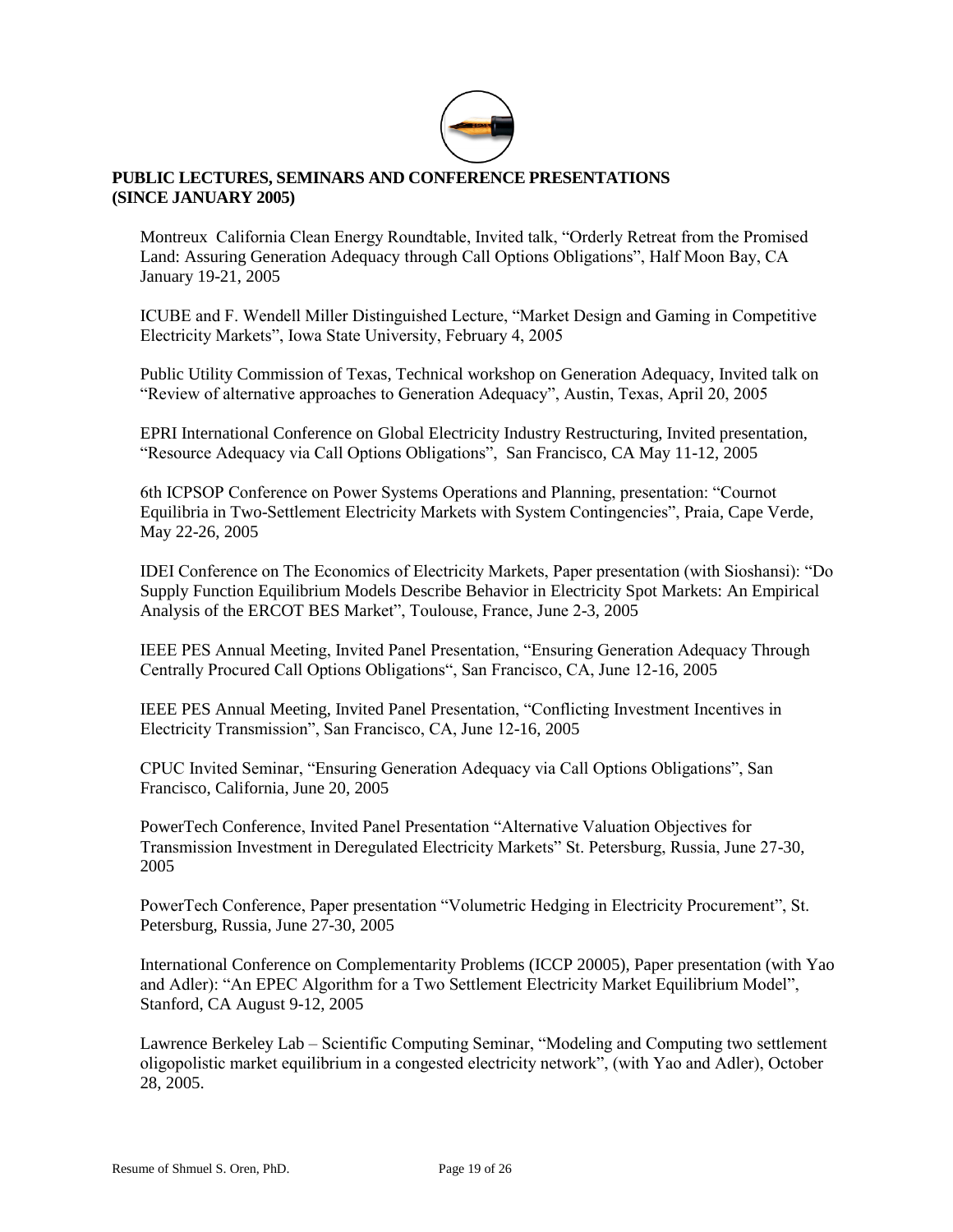

International Symposium on the Regulatory and Monitoring Design for Power System Operator Under Deregulation, Invited keynote lecture, "Market Design and System Operations in the US Restructured Electricity Industry, Taipei, Taiwan, November 4, 2005.

Conference on Developing the modern Grid, Invited presentation, "Power Market Economics and the Modern Grid: Pserc Activities", Mesa, Arizona, November 9, 2005.

INFORMS meeting, invited talk (with Sauma) "Proactive Transmission Investment in Power Systems", San Francisco, CA, November 13-16, 2005.

PSERC IAB Meeting, Invited presentation, "Market Redesign: Incorporating the Lessons Learned for Enhancing Market Design: Final Report", Raleigh, North Carolina, December 7-9, 2005

ICORAID-2005-ORSI, Contributed talk, "Assessing the Economic Value of Transmission Investment in Restructured Electricity Market", Recepient of Best Application paper award in the name of Prof B G Raghavendra, Bangalore, India, December 27-29, 2005.

ICORAID-2005-ORSI, Invited plenary lecture, "Computing Two-settlement Equilibrium in a Transmission Constrained Oligopolistic Electricity Market", Bangalore, India, December 27-29, 2005.

HICSS39, Invited talk (with Chao) "Alternative Pathways to Electricity Market Reform: Risk Management Approach", Kauai, Hawaii, January 4-7, 2006.

HICSS39, Invited talk "Generation Adequacy via Call Options Obligations: Safe Passage to the Promised Land", Kauai, Hawaii, January 4-7, 2006.

2nd Carnegie Mellon Conference in Electric Power Systems, Invited talk, "Proactive Economic Assessment of Transmission Investment in Restructured Electricity Markets", CMU, Pittsburgh, PA, January 11-12, 2006.

California Clean Energy Roundtable, Invited talk: "Transmission Investment in Restructured Electricity Markets", San Francisco, CA January 25-27, 2006.

11th Annual POWER Research Conference on Electricity Regulation and Restructuring, "Hedging Quantity Risks with Standard Power Options in Competitive Wholesale Electricity Markets", The University of California Energy Institute, Berkeley, CA March 24, 2006.

IEEE San Francisco PES chapter, Invited talk: "Application of Auction Theory in Electricity Markets", San Francisco, California, April 27, 2006.

PSERC, presentation at the 10th anniversary IAB meeting, "A decade of Power Market Research", University of Wisconsin, Madison Wisconsin, May 31-June 2, 2006.

Konkuk University, Research Center for Network and Energy Industries, Invited talk: "Risk Management and Financial Instruments in Competitive Electricity Markets", Seoul, Korea, June 13, 2006.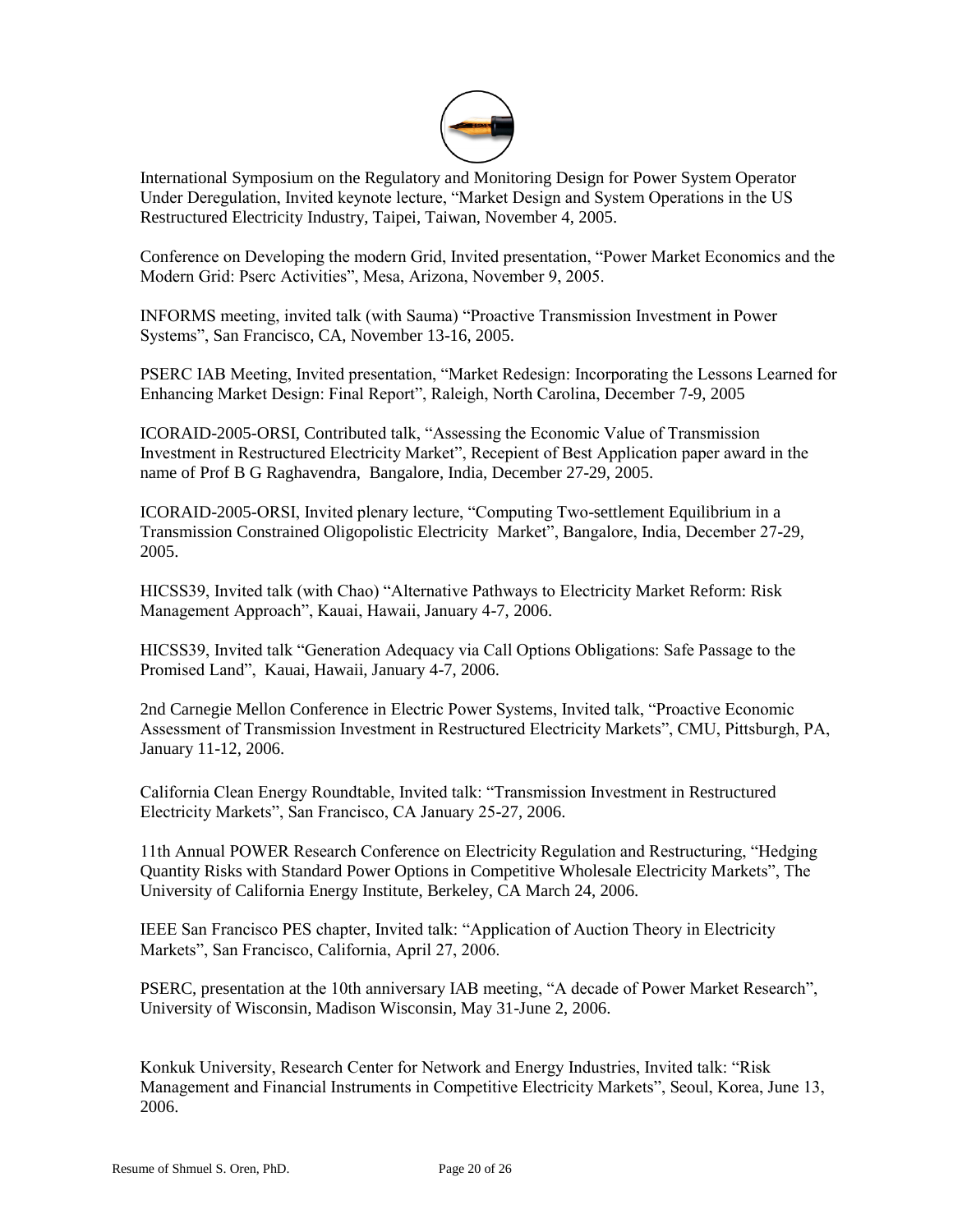

Korean Power Exchange (KPX), Keynote speech, "Generation Adequacy via Call Option Obligations: Safe passage to the Promised Land", 2nd International Conference on Electricity Market and Power System Operations, Seoul, Korea, June 14, 2006.

IEEE PES Annual Meeting, Invited Panel Presentation, "Proactive Transmission Investments in Competitive Power Systems", Montreal, Canada, June 18-22, 2006.

International INFORMS Meeting, Invited Talk, "Optimal Timing and Composition of Revenue Hedges in Competitive Electricity Markets", Hong Kong, July 26-28, 2006.

European Science Foundation (ESF) Exploratory Workshop on Mathematical Models in Electricity Markets, Invited presentation: "EPEC Models in Restructured Electricity Markets: Formulation, Computation and Applications", Ciudad Real, Spain, July 13-14, 2006

EDF, Invited presentations, 1) "Generation Adequacy through Call Option Obligations", 2) Tutorial on Locational Marginal Pricing and Transmission Right in Competitive Power Markets", Clamart, France, July 17, 2006

Colombian Electricity Regulatory Commission (CREG), Invited talk "Generation Adequacy through Call Option Obligations", Bogota Colombia, July 25, 2006

EPRI Power Market Initiative Interest Group Meeting, Invited talk: "Risk Management and Financial Instruments in Competitive Electricity Markets", Washington DC, July 26-28, 2006.

Workshop on Integrated Finance and Operations Management, Invited talk "Hedging Fixed Price Energy Contracts with Exposure to Price and Quantity Risk", Tepper School, CMU, Pittsburg, PA, August 21-22, 2006.

CPUC Energy Division, Invited presentation "Alternative Approaches to Capacity Markets", San Francisco, CA August 24, 2006

PSCE Invited Panel presentation: "Modeling and Computing Two Settlement Market Equilibrium" (with Yao and Adler), Atlanta Georgia, October 30, 2006

Annual INFORMS Meeting, Invited paper, "A Hybrid Bertrand-Cournot Model of Electricity Markets with Multiple Subnetworks " (with Yao and Hobbs), Pittsburgh, PA, Nov 5-8, 2006

Annual INFORMS Meeting, Invited paper, "Incentives of Generation Firms for Long-Term Investment in the U.S. Electricity Transmission System " (with Sauma), Pittsburgh, PA, Nov 5-8, 2006

Annual INFORMS Meeting, Invited paper, "The Cost of Anarchy in Self-Commitment Based Electricity Markets " (with Sioshansi and O'Neill), Pittsburgh, PA, Nov 5-8, 2006

Denki Shimbun Newspaper's International Energy Seminar, Keynote presentation, "The Texas and California Electricity Markets: Parallel Paths and Divergent Approaches, Washington D.C. via satellite to Tokyo, November 30, 2006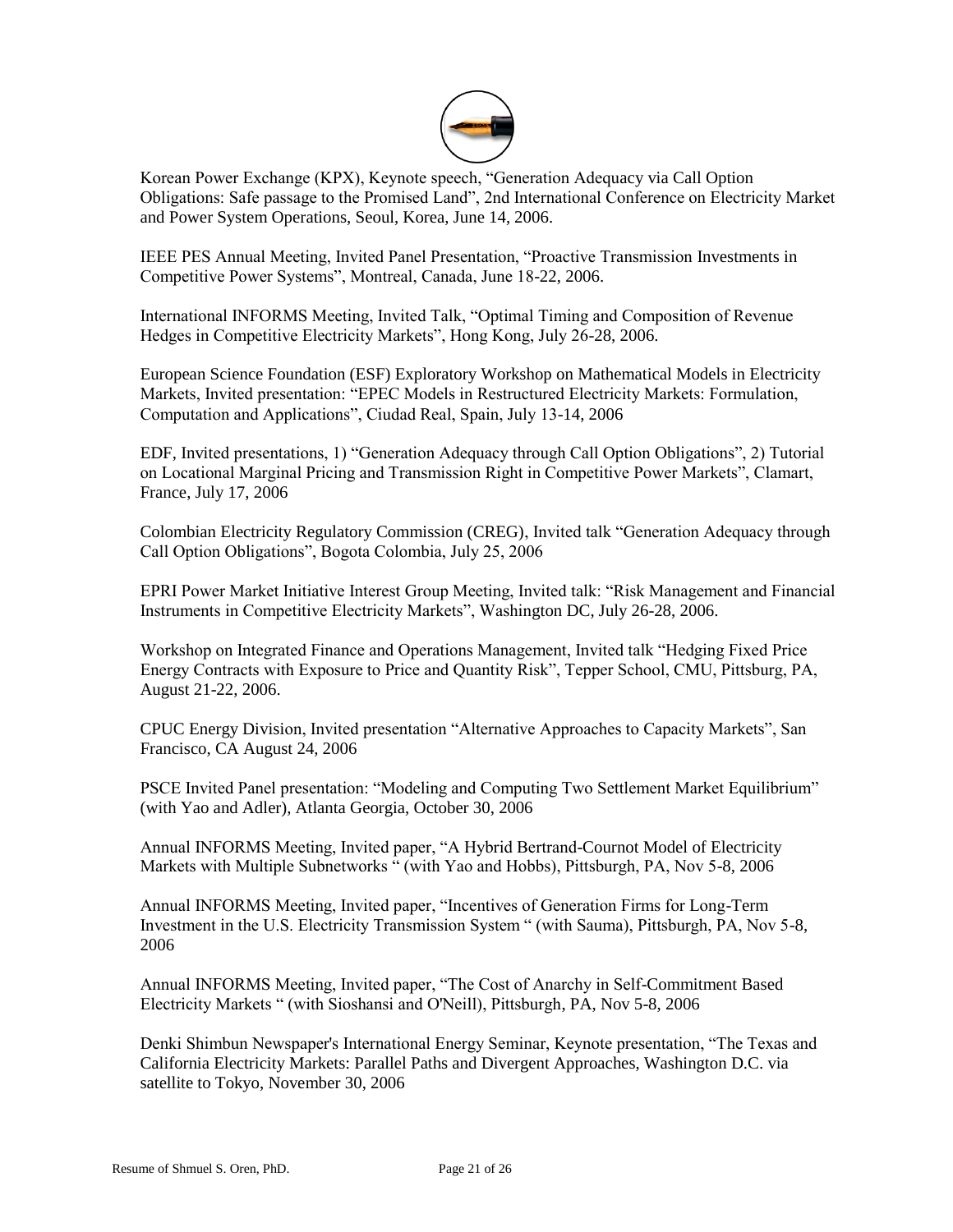

EPRI Internet PMI Seminar: Generation Adequacy Mechanisms in the US, December 22, 2006

HICSS40, Invited talk "A Probabilistic Graphical Approach to Computing Electricity Price Duration Curves under Price and Quantity Competition", Big Island Hawaii, Hawaii, January 3-6, 2007.

IDEI Conference on the Economics of Energy Markets, Invited talk: "Modeling and Computing Twosettlement Oligopolistic Equilibrium in a Congested Electricity Network", Toulouse, France, January 15-16, 2006.

EPRI Power Delivery and Markets Meeting, Invited presentation: "Alternative Approaches to Generation Adequacy", San Francisco, CA February 13, 2007.

EUCI Conference on National Perspectives on Financial Transmission Rights, Invited talk: "Transmission Investment Incentives Through Active TO participation in FTR Markets", Washington DC, March 20, 2007

12th Annual POWER Research Conference on Electricity Regulation and Restructuring, Invited talk: "The Texas Energy Only Resource Adequacy Mechanism", The University of California energy Institute, Berkeley, CA March 23, 2007.

Conference on Decision and Risk Analysis, Invited talk, "An Equilibrium Pricing Model for Weather Derivatives in a Multi-commodity Setting" (with Y. Lee), University of Texas, Dallas, Texas May 21-22, 2007.

Presentation to the ERCOT Demand Side Working Group, "Priority Pricing: A Proposal for an Economic Demand-Side Program in ERCOT (with Jay Zarnikau), June 8, 2007.

Research Center for Network and Energy Industries at Konkuk University, Invited talk: Risk Management and Financial Instruments in Competitive Electricity Markets, Seoul, Korea, June 20, 2007.

3rd Seoul International Conference on Electricity Markets (SICEM), Invited presentation, "Design and Pricing of Demand Response Contracts", Korean Power Exchange, Seoul, Korea, June 21, 2007.

IEEE PES Annual Meeting, Invited Panel Presentation, "The California Resource Adequacy Program: Achieving Reliability and Economic Efficiency Through Virtual Re-bundling of Generation and Distribution" (with B Chatterjee), Tampa, Florida, June 24-28, 2007.

IEEE PES Annual Meeting, Invited Panel Presentation, "Risk Management vs. Risk Avoidance in Power Systems Planning and Operation", Tampa, Florida, June 24-28, 2007.

IEEE PES Annual Meeting, Invited Panel Presentation, "Aligning Generators' Interests with Social Efficiency Criteria for Transmission Upgrades in an LMP Based Market" (with E. Sauma), Tampa, Florida, June 24-28, 2007.

Advanced Workshop in Regulation and Competition, 20th Annual Western Conference, Invited presentation: "Conflicting Objectives and the Burden of Market Power in the Economic Evaluation of Transmission Investments" (with E. Sauma), Monterey, CA, June 27-29, 2007.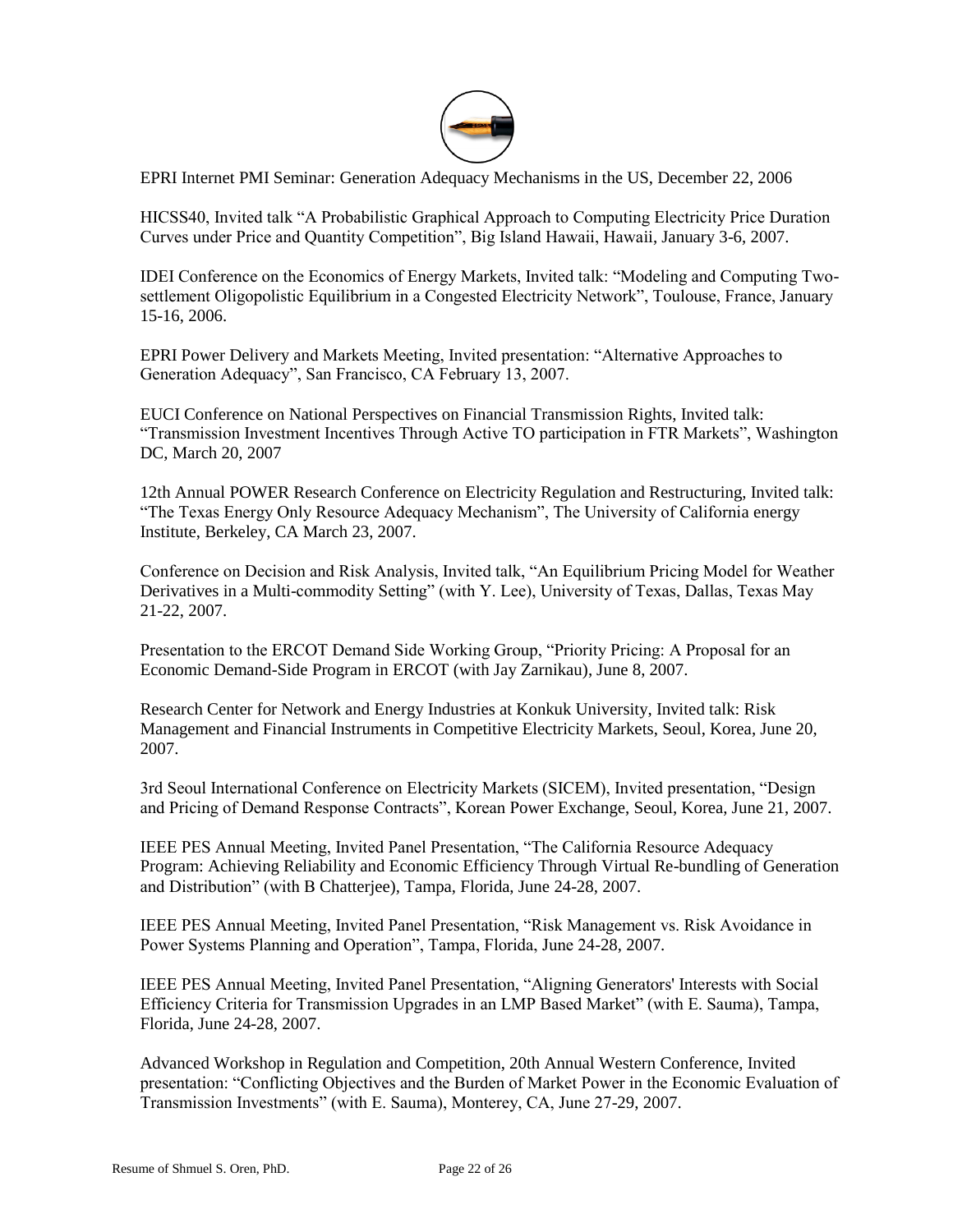

EURO 2007, Invited presentation, "An Equilibrium Pricing Model for Weather Derivatives in a Multi-commodity Setting" (with Y Lee), Prague, Czech Republic, July 8-11, 2007.

CMU Tepper School, Invited Seminar, "Modeling and Computing Oligopolistic Strategic Forward Market Equilibrium in a Congested Electricity Network", October 12, 2007

Department of Business, Enterprise and Regulation Reform, United Kingdom: International

Workshop on Transmission Access, Investment and Pricing , Invited presentation, "LMP and Flowgates, Texas Experiences", London, UK, October 23, 2007

Annual INFORMS Meeting, Invited paper, "Pricing Weather Derivatives: A Multicommodity Market Equilibrium Approach" with Yongheon Lee, Seattle, Washington, November 4-7, 2007

ACOLGEN, Invited presentation "Generation Adequacy mechanisms: Theoretical Foundation, Alternatives Approaches and International Experiences", Bogota Colombia, November 14, 2007.

University of Los Andes, School of Business, Invited Seminar, "Managing Risk in Competitive Electricity Markets", Bogota Colombia, November 16, 2007.

Stanford University, Graduate School of Business, OIT Group, Invited Seminar, "Modeling and Computing Oligopolistic Strategic Forward Market Equilibrium in a Transmission Constrained Electricity Market", Stanford, CA November 28, 2007.

Ohio State University, Energy Systems Modeling Symposium, Invited Talk, "Hedging Fixed Price Load Following Obligations in Competitive Electricity Markets", Columbus , Ohio December 3, 2007.

PSERC Industry Advisory Board Meeting, Proposal presentation, "Technical and Economic Implications of GHG Regulation in a Transmission Constrained Restructured Electricity Market", Washington DC, December 5, 2007.

Catholic University of Chile, Featured speaker at special workshop: "Overview of alternative approaches to generation to generation adequacy provision", and "Managing risk in competitive electricity markets", Santiago, Chile, December 12, 2007.

University of Chile, Center for Mathematical Modeling, Invited talk: "Modeling and Computing Oligopolistic Strategic Forward Market Equilibrium in a Transmission Constrained Electricity Market", Santiago, Chile, December 19, 2007.

American Enterprise Institute, Invited talk (with Schubert and Adib): Achieving Resource Adequacy in Texas via an Energy Only Market", Washington DC, January 25, 2008.

World Bank, Invited Keynote Speaker, "Alternative Pathways to Electricity Market Reform: Risk Management Approach", SDN Week 2008, Washington DC, February 26, 2008.

International Conference on Industrial Logistics (ICIL 2008), Invited Keynote Speaker, "Electricity Markets: Managing the Most Challenging Supply Chain", Tel Aviv Israel, March 9-15, 2008.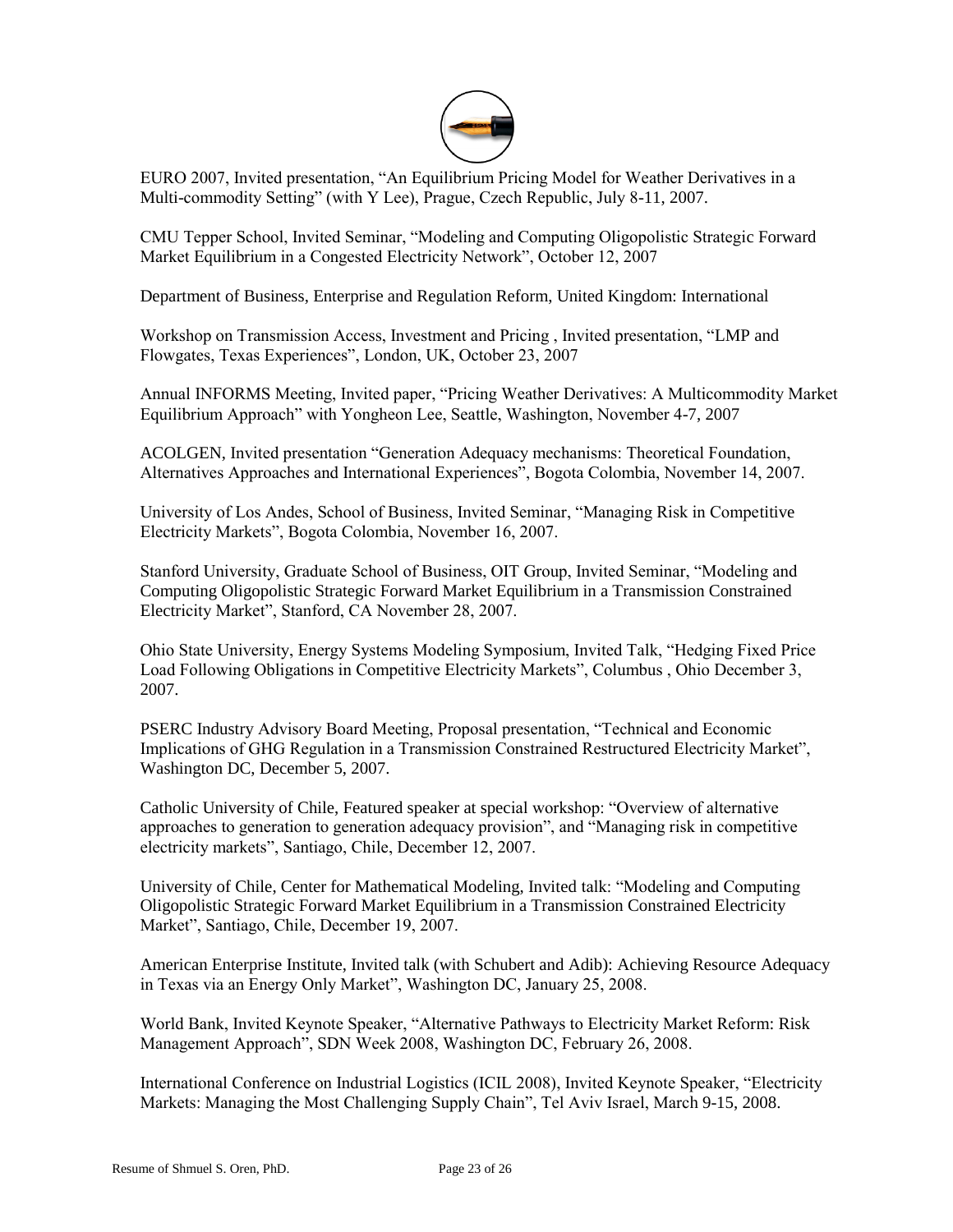

ASU, Dept of Electrical Engineering, Invited colloquium presentation, "Modeling and Computing Oligopolistic Strategic Forward Market Equilibrium in a Transmission Constrained Electricity Market", Phoenix, AZ, April 18, 2008.

ERCOT Energized, Invited Keynote Speaker, "The Texas Nodal Market", Austin, Texas, May 2, 2008.

PSERC Industry Advisory Board Meeting Project presentation, "Evaluating the Economic Impact of Transmission Projects", Iowa State University, May 14-16, 2008.

4th Seoul International Conference on Electricity Markets (SICEM), Keynote presentation, "The Texas Nodal Electricity Market Design", Korean Power Exchange, Seoul, Korea, June 19, 2007.

International Conference on Financial Methods and Modelling in Electricity Markets, Invited paper "Optimal VaR Constrained Hedging of Fixed Price Load-following Obligations in Competitive Electricity Markets", (with Yumi Oum), Oxford University, UK, July 9-10, 2008.

IFORS 2008 Triennial Conference , Invited paper "Optimal VaR Constrained Hedging of Fixed Price Load-following Obligations in Competitive Electricity Markets", (with Yumi Oum), Sandton, South Africa, July 14-18, 2008.

CLAIO 2008, Keynote Lecture, "Competitive Electricity Markets: The most Challenging Supply Chain.", Cartagena, Colombia, September 9-12, 2008.

INFORMS 2008, Invited paper, "A Multi-period Equilibrium Pricing Model for Weather Derivatives" (with Yongheon Lee), Washington DC, October 11-14, 2008.

INFORMS 2008, Invited paper, "Mike Rothkopf's Contribution to the Analysis of Bidding in Sequential Auctions", Washington DC, October 11-14, 2008.

INFORMS 2008, Invited paper, "Economic Analysis of the Right of First Refusal" (with Shehzad Wadalawala), Washington DC, October 11-14, 2008.

INFORMS 2008, Invited paper, "Who Have Incentives to Expand Power Transmission Systems" (with Enzo Sauma), Washington DC, October 11-14, 2008.

Center for Energy and Environmental Markets, University of New South Wales, "Hedging Fixed Price Load Following Obligations in Competitive Electricity Markets", Invited public lecture, Sydney, Australia, October 29, 2008.

The 2nd IAEE Asian Conference, "An Equilibrium Pricing Model for Weather Derivatives", Perth, Australia, November 5-7, 2008.

University of Auckland, Invited Seminar, "Modeling and Computing Oligopolistic Strategic Forward Market Equilibrium in a Congested Electricity Market", Auckland, New Zealand, November 14, 2008.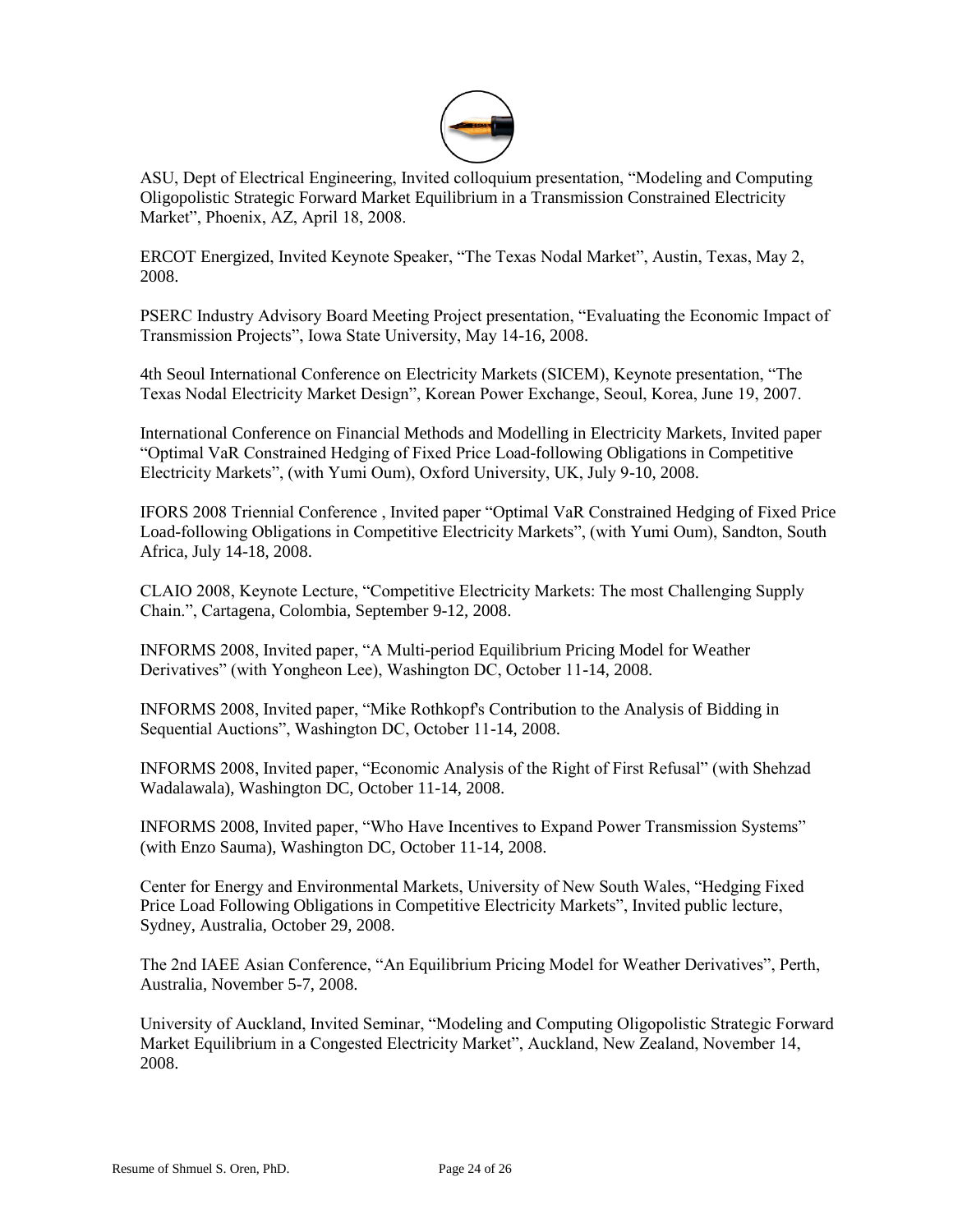

University of Auckland, Invited Seminar, "Hedging Fixed Price Load Following Obligations in Competitive Electricity Markets", Auckland, New Zealand, November 19, 2008.

i-PCGRID Conference, Plenary talk, "Improving Economic Dispatch through Transmission Switching: new Opportunities for a Smart Grid", San Francisco, California, March 18-20, 2009.

Power Systems Modeling 2009, Keynote lecture, "Improving Economic Dispatch through Transmission Switching: new Opportunities for a Smart Grid", University of Florida, Gainesville, Florida March 18-20, 2009.

MIT LIDS Energy Seminar Series, Invited Lecture, "Improving Economic Dispatch through Transmission Switching: new Opportunities for a Smart Grid", Cambridge, Massachusetts, April 3, 2009.

PARC Forum, Invited Lecture, "Smart Wholesale Electricity Markets: Application and Challenges for Optimization", Palo Alto, CA April 16, 2009.

University of Montreal, Optimization Days Conference, Plenary lecture, "Application of optimization and new optimization challenges in electricity markets", Montreal, Canada May 4-5, 2009.

Rutgers 28th Annual Eastern Conference on Regulation and Competition, Presentation, "An Equilibrium Pricing Model for Weather Derivatives in a Multi Commodity Setting" (with Y. Lee), Skytop, Pennsylvania May 13-15, 2009.

Michael H. Rothkopf Memorial Conference, Keynote Speaker, "Optimal Static Hedging of Volumetric Risk in a Competitive Electricity Market" (with Y. Oum), Penn State, State College Pennsylvania, June 1-3, 2009.

PSERC Teleseminar, "Improving Economic Dispatch through Transmission Switching: New Opportunities for a Smart Grid", June 9, 2009.

Powertech 2009, Presentation "Equilibrium Pricing of Weather Derivatives in a Multi-Period Trading Environment" (with Yongheon Lee), Bucharest, Romania July 1, 2009.

Karlsruhe Institute of Technology, Invited Seminar, "Modeling and Computing Two-Settlement Oligopolistic Equilibrium in Congested Electricity Markets", Karlsruhe, Germany, July 17, 2009

IEEE PES GM, Invited Panel presentation, "Environmental Regulation in Transmission Constrained Electricity Markets", (with Y. Chen and A. Papavasiliou) Calgary, Canada, July 30, 2009.

International Symposium on mathematical Programming, Invited talk "Hybrid Bertrand-Cournot Models of Electricity Market with Strategic Decoupling", Chicago , Il. August 23-28, 2009

Los Alamos National Lab., Invited Seminar, "Improving Economic Dispatch through Transmission Switching: new Opportunities for a Smart Grid", Los Alamos, NM, September 8, 2009.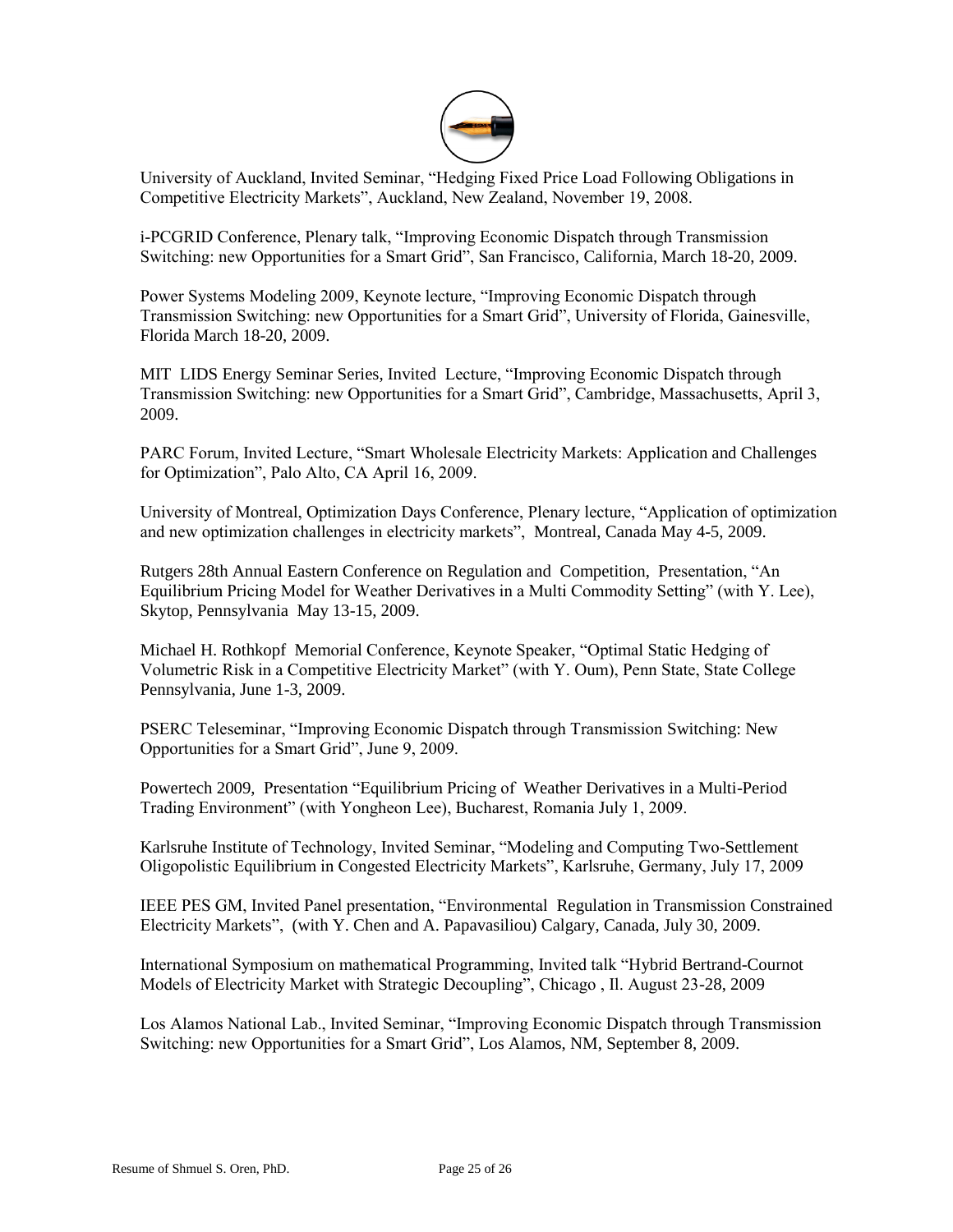

Workshop on Electricity Auctions, Invited talk, "Three part auctions versus self-commitment in day ahead electricity markets " Research Institute of Industrial Economics, Stockholm, Sweden, September 15-16, 2009

Mannheim University School of Business, Invited Seminar, "Hedging Load Following Obligations in Competitive Electricity Markets", Manheim, Germany, September 21, 2009

PSERC Teleseminar, "Economic Impact Assessment of Transmission Enhancement Projects", November 10, 2009

Toulane University Energy Institute, Invited Seminar, "Improving Economic Dispatch through Transmission Switching: new Opportunities for a Smart Grid", New Orleans LA, November 13, 2009.

IDEI Conference on the Economics of Energy Markets, Invited talk, "Optimal Transmission Switching: When Economic Efficiency and FTR Markets Collide", Toulouse France, January 28-29, 2010.

## **CONTACT INFORMATION**

Shmuel S. Oren, PhD. Professor, University of California 4119 Etcheverry Hall University of California Berkeley, CA 94720

Phone: 925-258-9600 Fax: 925-258-9096 Email: soren@finsch.com

September 2011